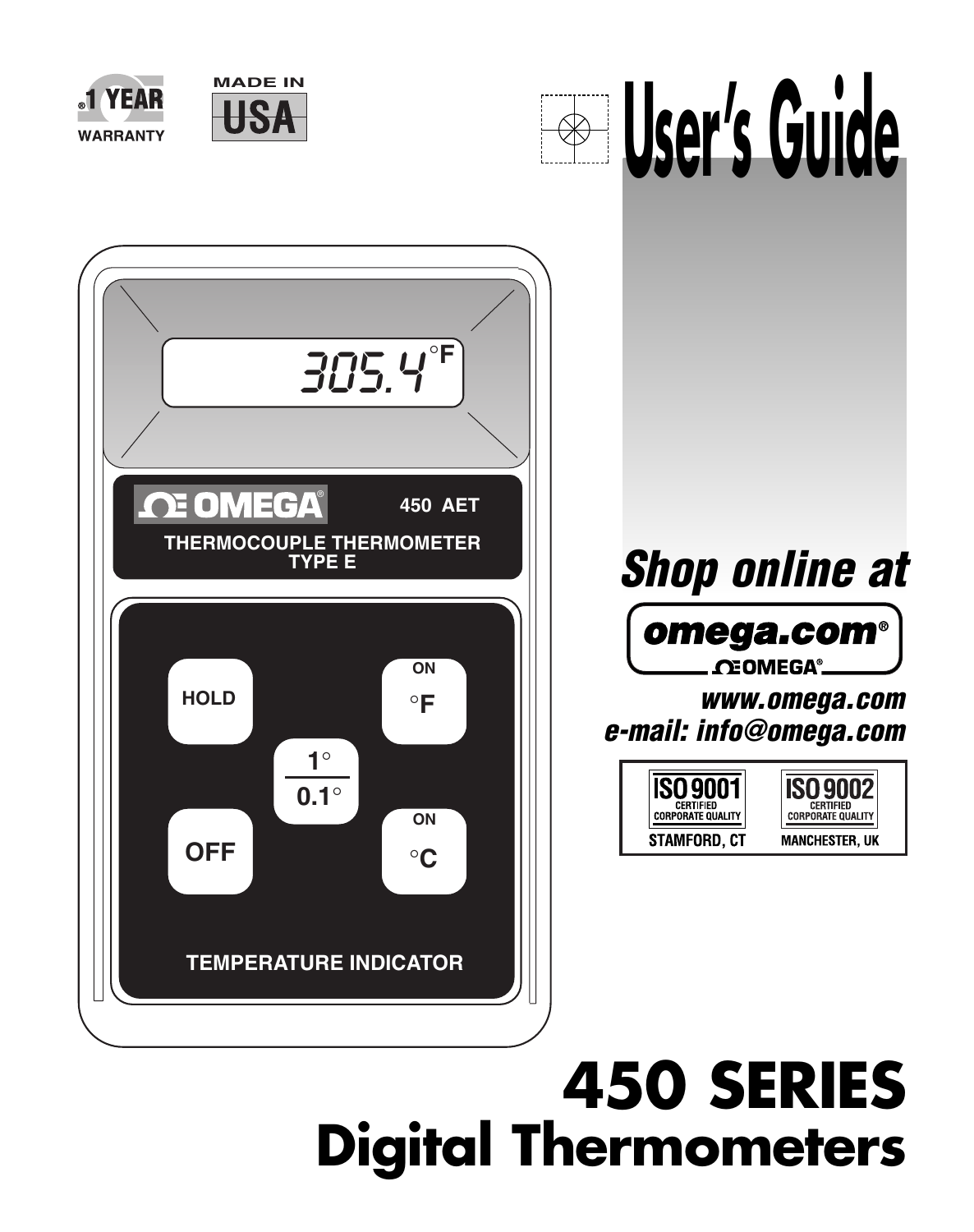

**OMEGAnet**® **On-Line Service Internet e-mail**

**www.omega.com info@omega.com**

#### **Servicing North America:**

| USA:      | One Omega Drive, Box 4047      |                     |
|-----------|--------------------------------|---------------------|
| ISO 9001  | Stamford CT 06907-0047         |                     |
| Certified | Tel: (203) 359-1660            | FAX: (203) 359-7700 |
|           | e-mail: info@omega.com         |                     |
| Canada:   | 976 Bergar                     |                     |
|           | Laval (Quebec) H7L 5A1, Canada |                     |
|           | Tel: (514) 856-6928            | FAX: (514) 856-6886 |
|           | e-mail: info@omega.ca          |                     |
|           |                                |                     |

#### **For immediate technical or application assistance:**

| <b>USA</b> and | Sales Service: 1-800-826-6342 / 1-800-TC-OMEGA <sup>®</sup>       |
|----------------|-------------------------------------------------------------------|
| Canada:        | Customer Service: 1-800-622-2378 / 1-800-622-BEST®                |
|                | Engineering Service: 1-800-872-9436 / 1-800-USA-WHEN <sup>®</sup> |
|                | TELEX: 996404 EASYLINK: 62968934 CABLE: OMEGA                     |
| Mexico:        | En Español: (001) 203-359-7803                                    |
|                | FAX: (001) 203-359-780                                            |
|                | e-mail: espanol@omega.com                                         |
|                | info@omega.com.mx                                                 |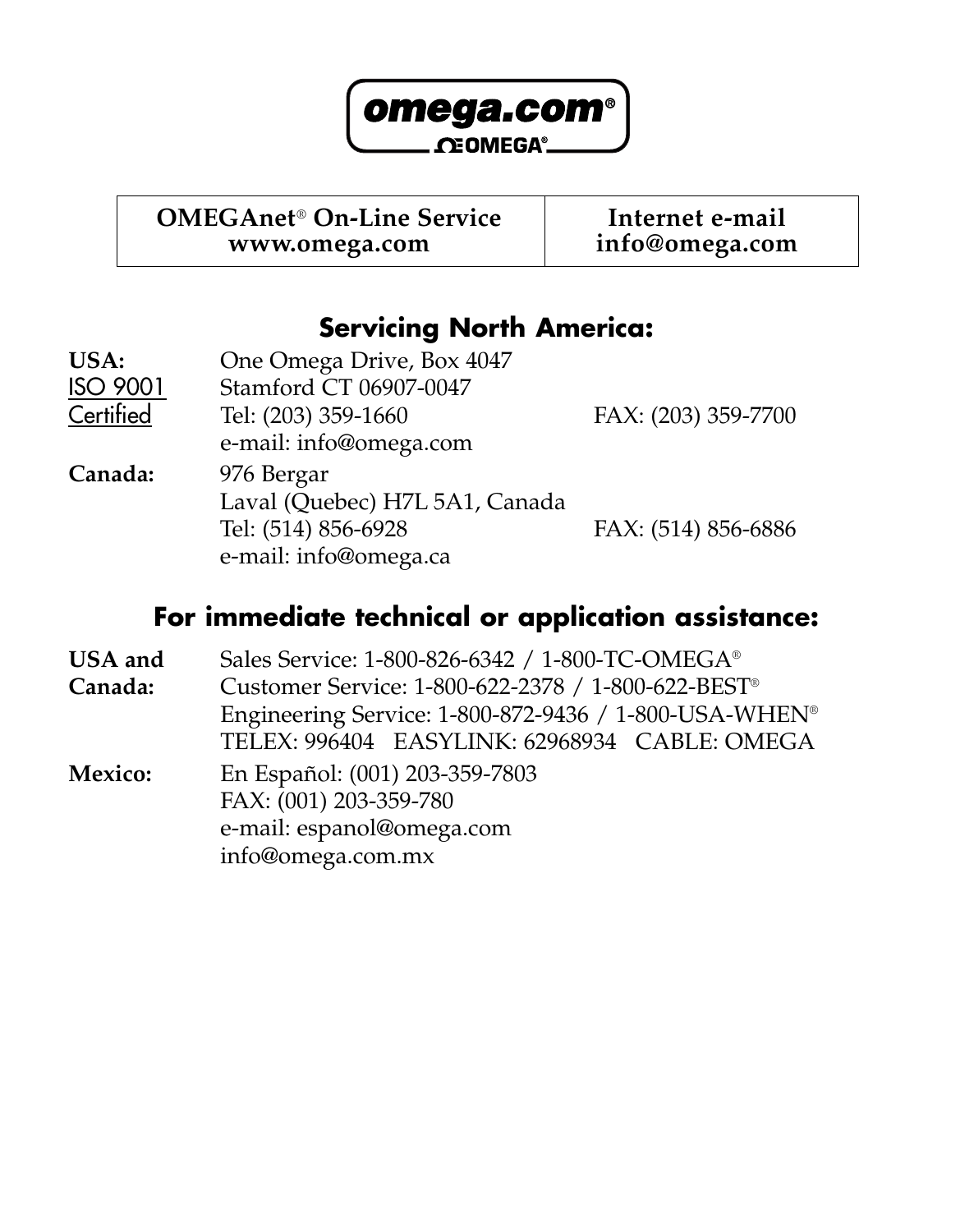#### **Servicing Europe:**

#### **Benelux:**

Postbus 8034, 1180 LA Amstelveen The Netherlands Tel: +31 (0)20 3472121 FAX: +31 (0)20 6434643 Toll Free in Benelux: 0800 0993344 e-mail: sales@omegaeng.nl

#### **Czech Republic:**

Frystatska 184, 733 01 Karvina´, Czech Republic Tel: +420 (0)59 6311899 FAX: +420 (0)59 6311114 Toll Free: 0800-1-66342 e-mail: info@omegashop.cz

#### **France:**

11, rue Jacques Cartier 78280 Guyancourt, France Tel: +33 (0)1 61 37 2900 FAX: +33 (0)1 30 57 5427 Toll Free in France: 0800 466 342 e-mail: sales@omega.fr

#### **Germany/Austria:**

Daimlerstrasse 26, D-75392 Deckenpfronn, Germany Tel: +49 (0)7056 9398-0 FAX: +49 (0)7056 9398-29 Toll Free in Germany: 0800 639 7678 e-mail: info@omega.dl

**United Kingdom:** ISO 9002 Certified

One Omega Drive River Bend Technology Centre Northbank, Irlam, Manchester M44 5BD United Kingdom Tel: +44 (0)161 777 6611 FAX: +44 (0)161 777 6622 Toll Free in United Kingdom:0800-488-488 e-mail: sales@omega.co.uk

It is the policy of OMEGA to comply with all worldwide safety and EMC/EMI regulations that apply. OMEGA is constantly pursuing certification of its products to the European New Approach Directives. OMEGA will add the CE mark to every appropriate device upon certification. The information contained in this document is believed to be correct, but OMEGA Engineering, Inc. accepts no liability for any errors it contains, and reserves the right to alter specifications without notice. WARNING: These products are not designed for use in, and should not be used for, human applications.

#### **RETURN REQUESTS/INQUIRIES**

Direct all warranty and repair requests/inquiries to the OMEGA Customer Service Department. BEFORE RETURNING ANY PRODUCT(S) TO OMEGA, PURCHASER MUST OBTAIN AN AUTHORIZED RETURN (AR) NUMBER FROM OMEGA'S CUSTOMER SERVICE DEPARTMENT (IN ORDER TO AVOID PROCESSING DELAYS). The assigned AR number should then be marked on the outside of the return package and on any correspondence.

The purchaser is responsible for shipping charges, freight, insurance and proper packaging to prevent breakage in transit.

FOR **WARRANTY** RETURNS, please have the following information available BEFORE contacting OMEGA:

- 1. Purchase Order number under which the product was PURCHASED,
- 2. Model and serial number of the product under warranty, and
- 3. Repair instructions and/or specific problems relative to the product.

FOR **NON-WARRANTY** REPAIRS, consult OMEGA for current repair charges. Have the following information available BEFORE contacting OMEGA:

- 1. Purchase Order number to cover the COST of the repair,
- 2. Model and serial number of the product, and
- 3. Repair instructions and/or specific problems relative to the product.

OMEGA's policy is to make running changes, not model changes, whenever an improvement is possible. This affords our customers the latest in technology and engineering. OMEGA is a registered trademark of OMEGA ENGINEERING, INC.

© Copyright 2003 OMEGA ENGINEERING, INC. All rights reserved. This document may not be copied, photocopied, reproduced, translated, or reduced to any electronic medium or machine-readable form, in whole or in part, without the prior written consent of OMEGA ENGINEERING, INC.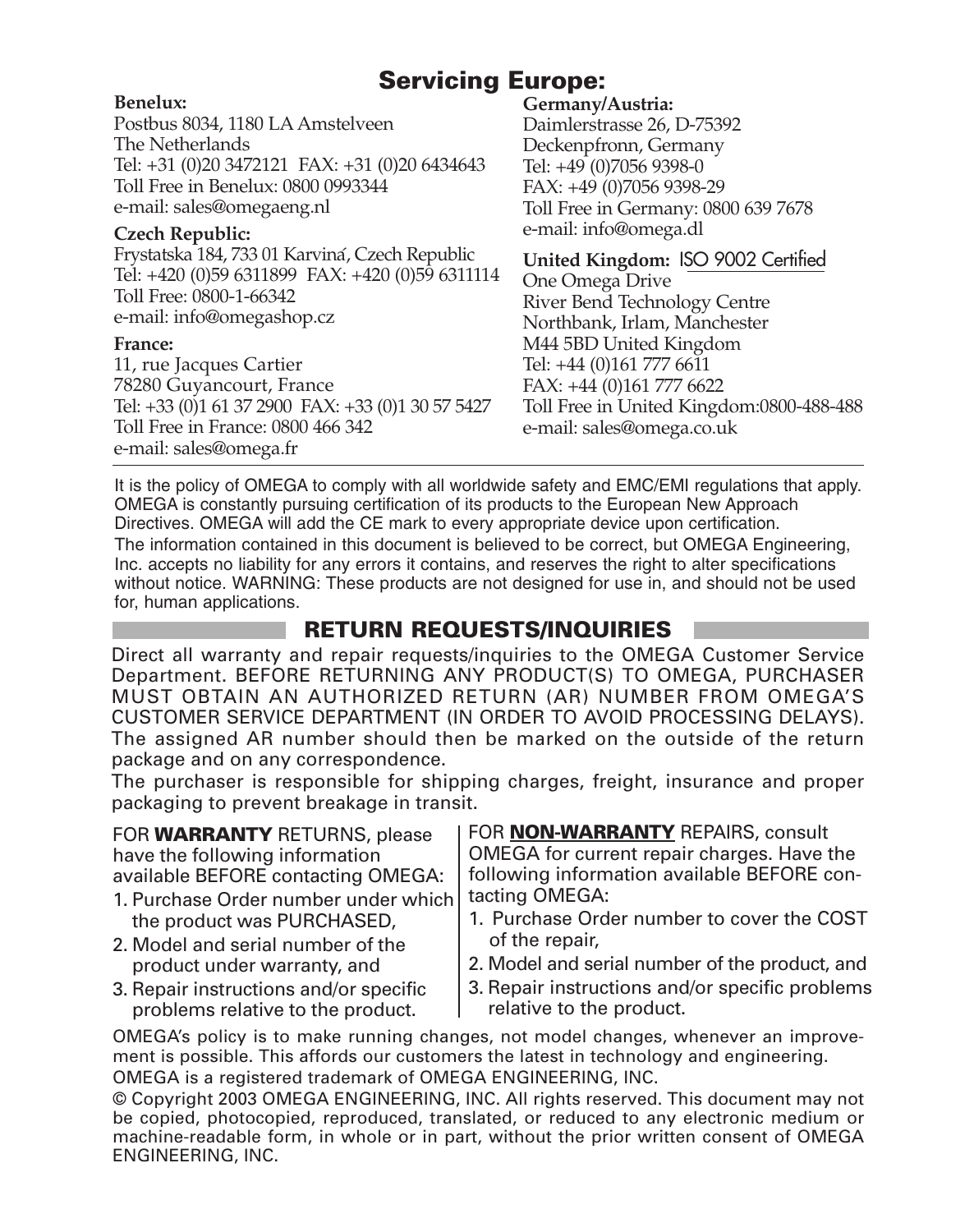# **Section 1: Description**

| 1.1 General Description2  |  |
|---------------------------|--|
| 1.2 Physical Description3 |  |
|                           |  |
|                           |  |

# **Section 2: Operation**

| 2.1 Principles of Operation7 |
|------------------------------|
|                              |
|                              |
| 2.4 Maintenance13            |
|                              |

# **Section 3: Calibration**

|  | 3.1 Calibration14 |  |  |
|--|-------------------|--|--|
|--|-------------------|--|--|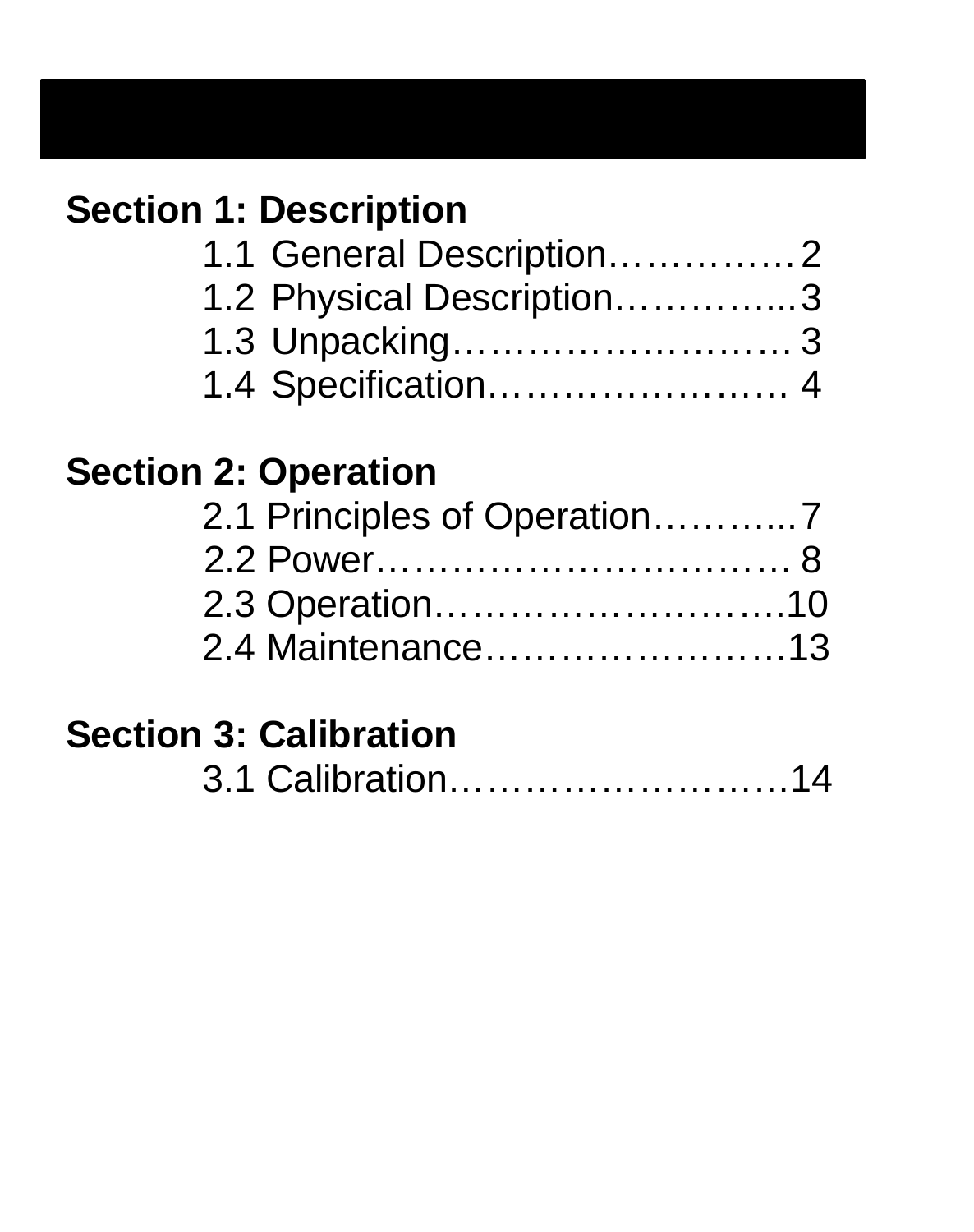## **1.1 General Description**

Your hand-held, battery operated digital temperature indicator is configured for compatibility with one of five temperature transducers, J,K,E,T RTD and Thermister.

Each of the configurations linearizes the analog output from the transducer to produce a stable and accurate digital temperature display. Plug-in type input connectors are used for the transducer input to provide quick connect and disconnect capability. The indicator functions are controlled by the keyboard. The liquid crystal display exhibits the value of the measurement, degrees Fahrenheit or Celsius, and the low battery voltage indication.

The use of advanced digital design techniques give the indicator extremely accurate readings and exceptionally long battery life.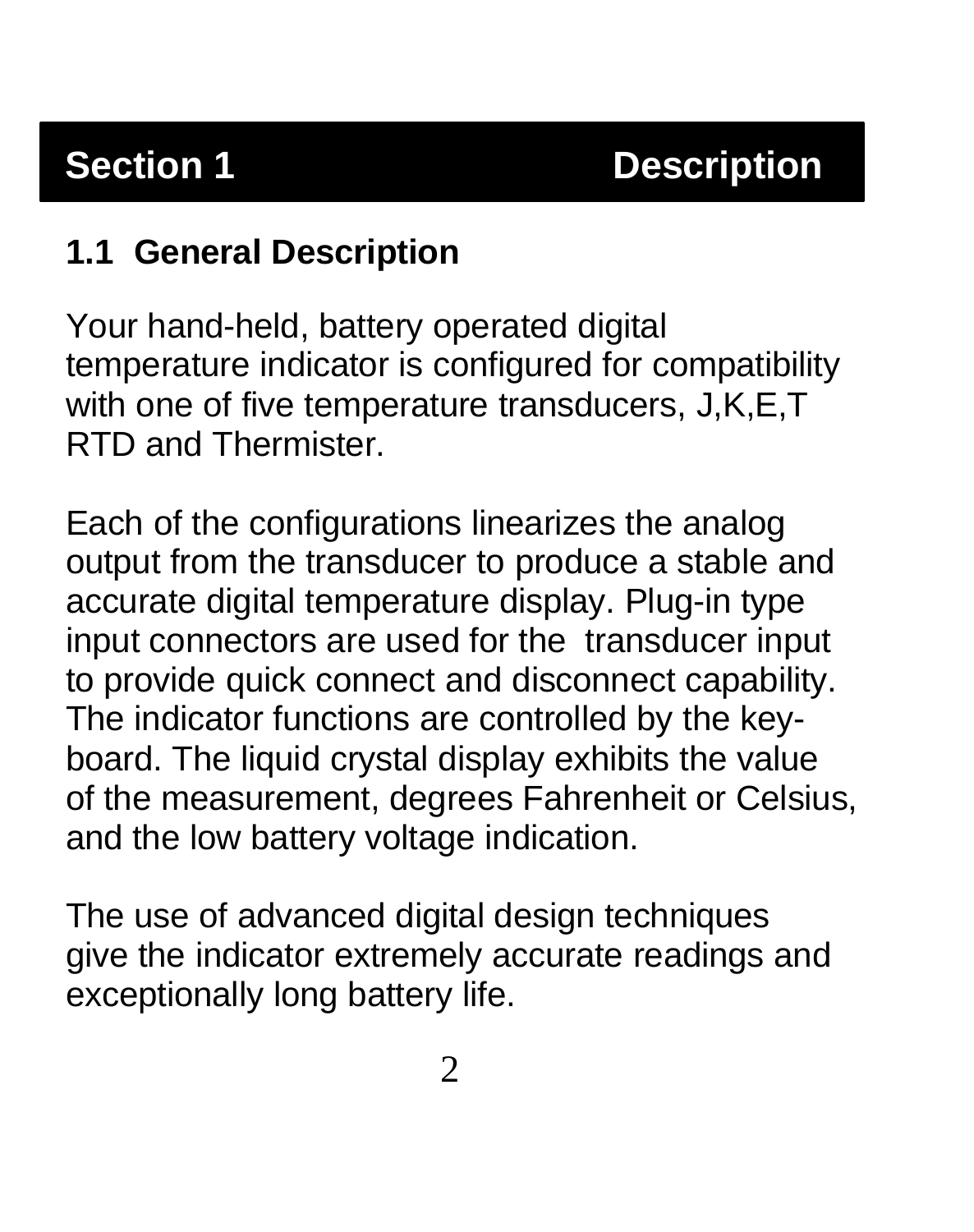# **1.2 Physical Description**

The indicator measures 45 mm (1.8 inches) in Height, 85 mm (3.3 inches) in width, and 145 mm (5.7 inches) in length. Weight is 230 grams (8.0 ounces). The case is constructed of high impact plastic.

# **1.3 Unpacking**

The indicator is supplied with the battery installed. A quick electrical test should be performed to verify that the indicator is operative. See 2.3 in Section 2 for operating instructions.

Contact our Instrument Repair Department immediately if any problems are observed after checking out operation of the unit.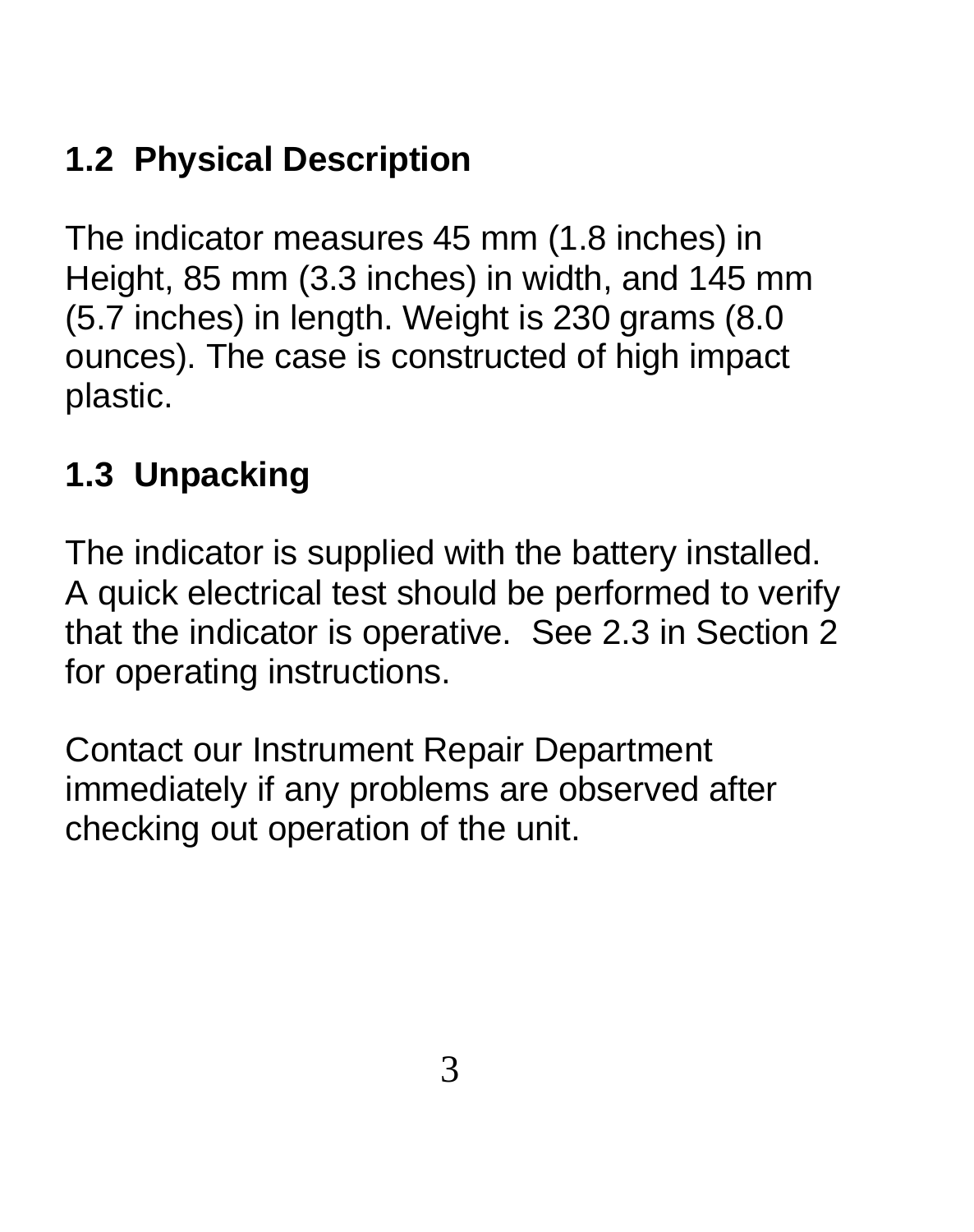## **Specifications**

Display: Liquid crystal display, 7.6 mm (0.3 in.) digit **Height** Operating temperature: 0 to 50°C (32 to 122°F) 0 to 75% Relative **Humidity** Storage Temperature: -20 to 70°C (-4 to 158°F) Battery: NEDA 1604, 9 Volt Battery Life: Thermocouple-2000 hours minimum Platinum RTD-500 hours minimum Thermistor- 1200 hours minimum NMRR: 50 dB @ 50±1 Hz, 0.1° range 35 dB @ 50±1 Hz or 60±1Hz, 1° range CMRR: 140 dB @ 50±1 Hz, 0.1° range 120 dB @ 50±1 Hz or 60±1Hz, 1° range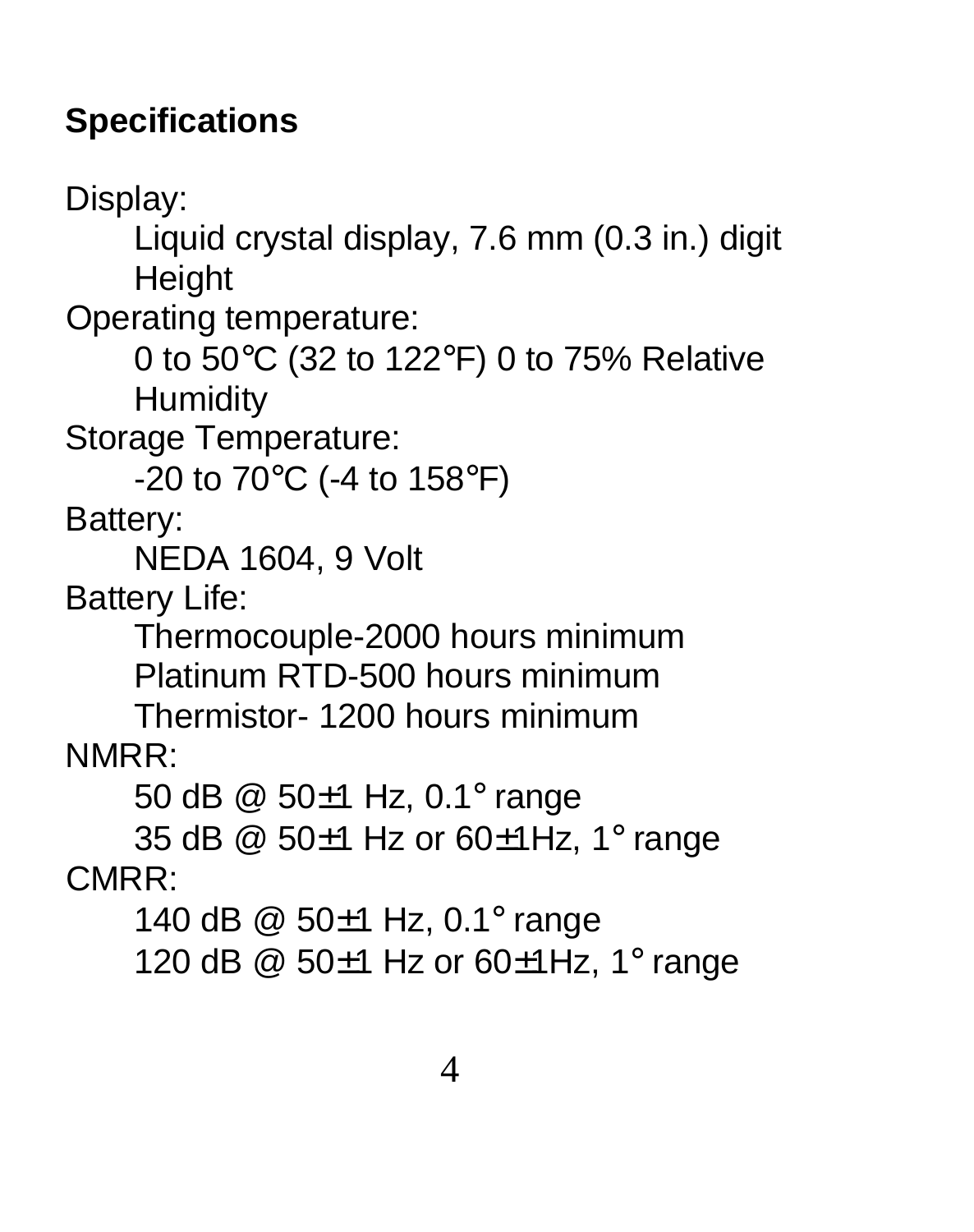Maximum Common Mode Voltage: 1000VAC(RMS), ±2000V Peak

Accuracy at 22°C (72°F)

| 1 $\degree$ range:                                                                                                                     | $\pm 0.8$ °C $\pm 0.1\%$ rdg         |
|----------------------------------------------------------------------------------------------------------------------------------------|--------------------------------------|
|                                                                                                                                        | $\pm$ 1.5°F $\pm$ 0.1% rdg           |
| $0.1^\circ$ range:                                                                                                                     | $\pm 0.25^{\circ}$ C $\pm 0.1\%$ rdg |
|                                                                                                                                        | $\pm$ .45°F $\pm$ 0.1% rdg           |
| .<br>the contract of the second contract of the second second to the second second the second second terms of the second second terms. |                                      |

Stability with time:

90 days: add ±0.05% rdg. 1 year:  $add \pm 0.1\%$  rdg.

Stability with temperature:

Thermocouple:

zero: ±0.03°C/°C span: ±0.02% rdg/°C (max) reference junction tracking ±1.0°C (±1.8°F) from 5°C to 45°C (41°F to 113°F)

Platinum RTD: ±0.02°C, ±0.01% rdg/°C Thermistor: positive- ±0.02°C/°C negative-±0.04°C/°C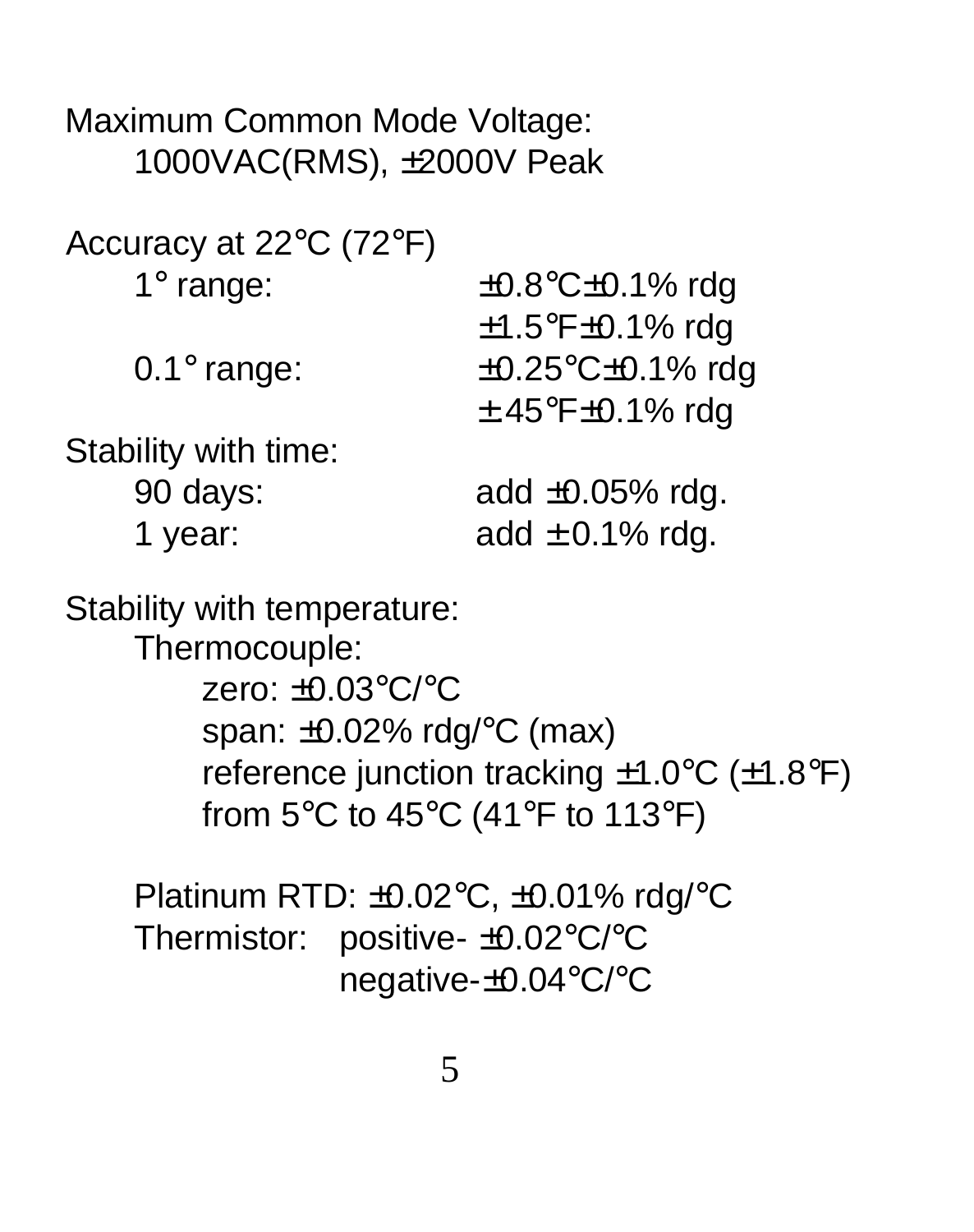# 450 Range Table

| Type<br>ĸ         | 1 <sup>o</sup> | -189 C to +1372 C<br>-308 F to +2501 F                               |
|-------------------|----------------|----------------------------------------------------------------------|
|                   | $0.1^\circ$    | -139.8 C to +203.7 C<br>$-219.7$ F to $+398.7$ F                     |
| Type              | $1^{\circ}$    | $-194$ C to $+1200$ C<br>-318 F to +2192 F                           |
|                   | $0.1^{\circ}$  | $-117.4 \text{ C}$ to $+203.5 \text{ C}$<br>$-179.4$ F to $+398.7$ F |
| Type<br>F.        | $1^{\circ}$    | $-212$ C to $+1000$ C<br>-351 F to +1832 F                           |
|                   | $0.1^\circ$    | $-137.2 \text{ C}$ to $+203.5 \text{ C}$<br>$-215.0$ F to $+398.4$ F |
| <b>Type</b><br>т  | $1^{\circ}$    | $-217$ C to $+400$ C<br>$-360$ F to $+752$ F                         |
|                   | $0.1^{\circ}$  | -148.2 C to +203.9 C<br>$-234.8$ F to $+399.0$ F                     |
| <b>RTD</b>        | $1^{\circ}$    | -233 C to +904 C<br>$-388$ F to $+1660$ F                            |
|                   | $0.1^\circ$    | -102.9 C to +203.5 C<br>$-153.2$ F to $+398.3$ F                     |
| <b>Thermister</b> | $0.1^\circ$    | -25.7 C to +103.2 C<br>$-14.4$ F to $+217.8$ F                       |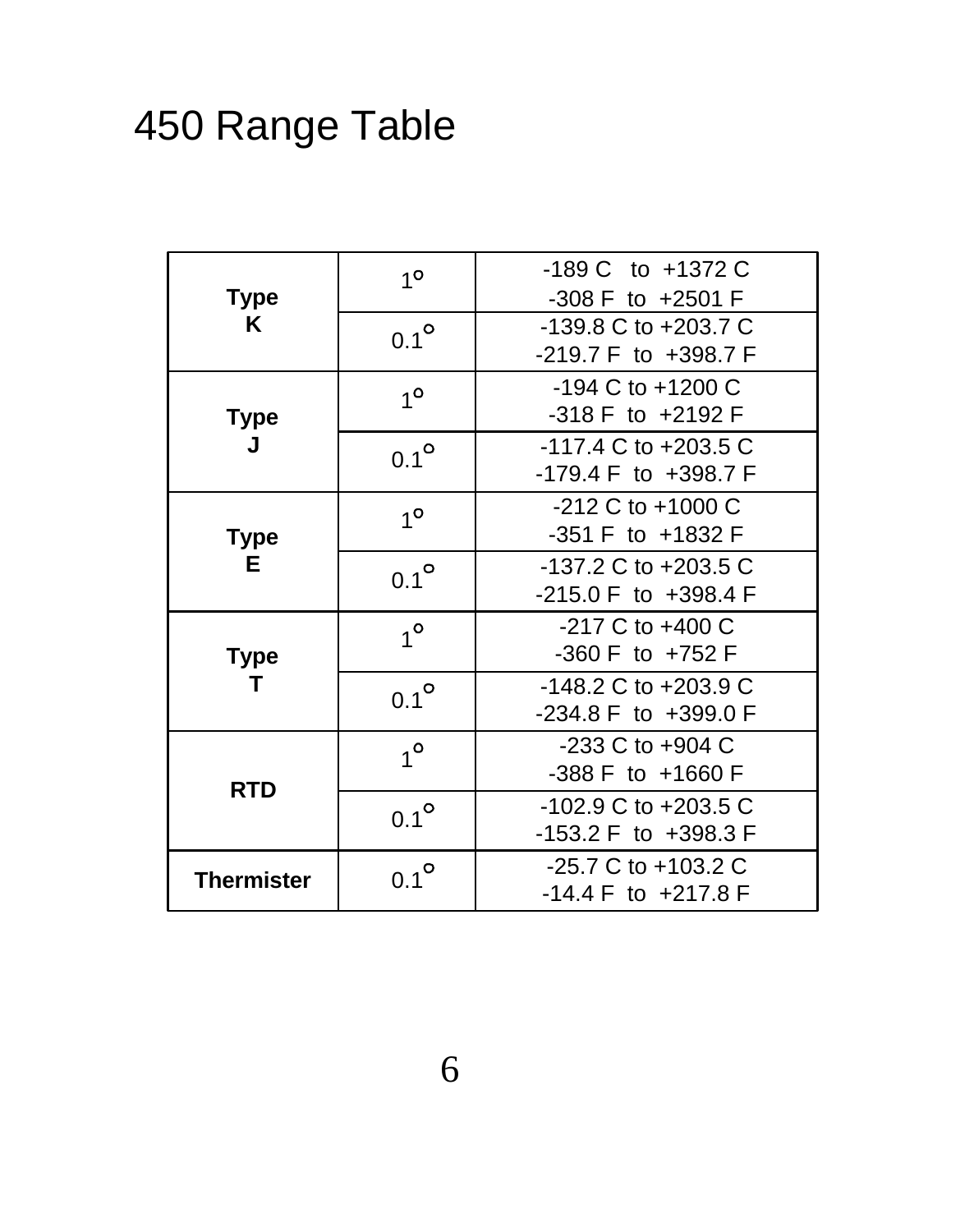#### **2.1 Principles of Operation**

The temperature indicator uses two ICs to digitize and display the analog input signal.

One IC performs the conversion of the analog input to the digital equivalent via 24 bit deltasigma analog to digital converter. Battery voltage is also monitored by this IC and a thermistor supplies the reference junction correction signal.

The other IC receives input from the analog to digital converter, linearizes and drives the LCD display. Front panel buttons are also monitored.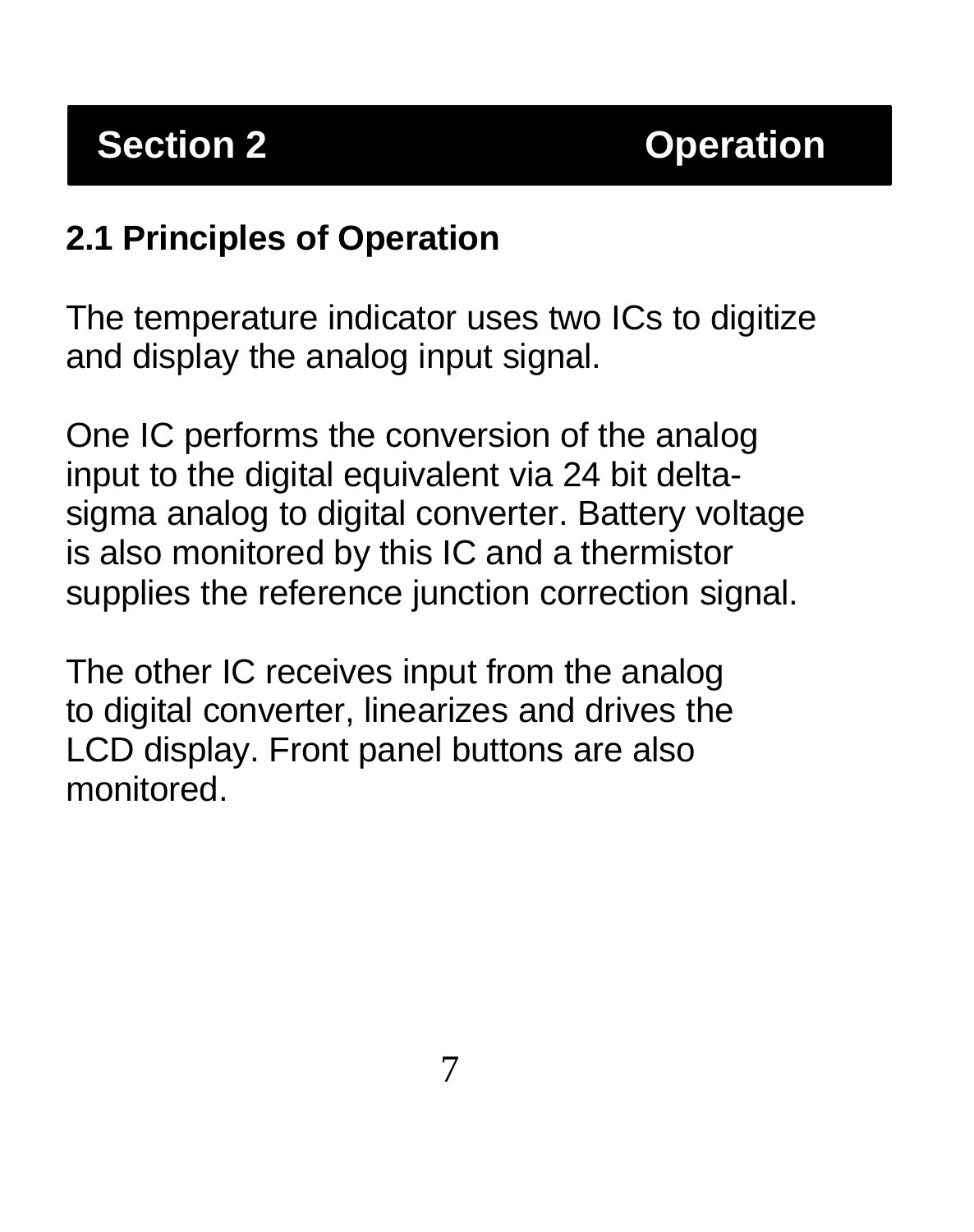### 2.2 Power

When battery voltage reaches about 6 volts, the display will exhibit a flashing: "LOW BAT" indication. A minimum of 20 hours of operation time remains upon initial appearance of the "LOW BAT" indication. When the battery voltage drops below 5 volts, an overload indications of three columns of dashes will appear on the display in addition to the flashing "LOW BAT" symbol.

The indicator uses a NEDA 1604 (or equivalent) 9 Volt battery. The battery will provide a minimum of 2000 hours of continuous thermocouple operation, 500 hours of RTD operation, or 1200 hours of thermistor operation. To replace the battery, follow these steps.

*Note: The indicator must be OFF when Replacing the battery.*

Step 1: Place the indicator face down on a flat surface and remove the four screws located in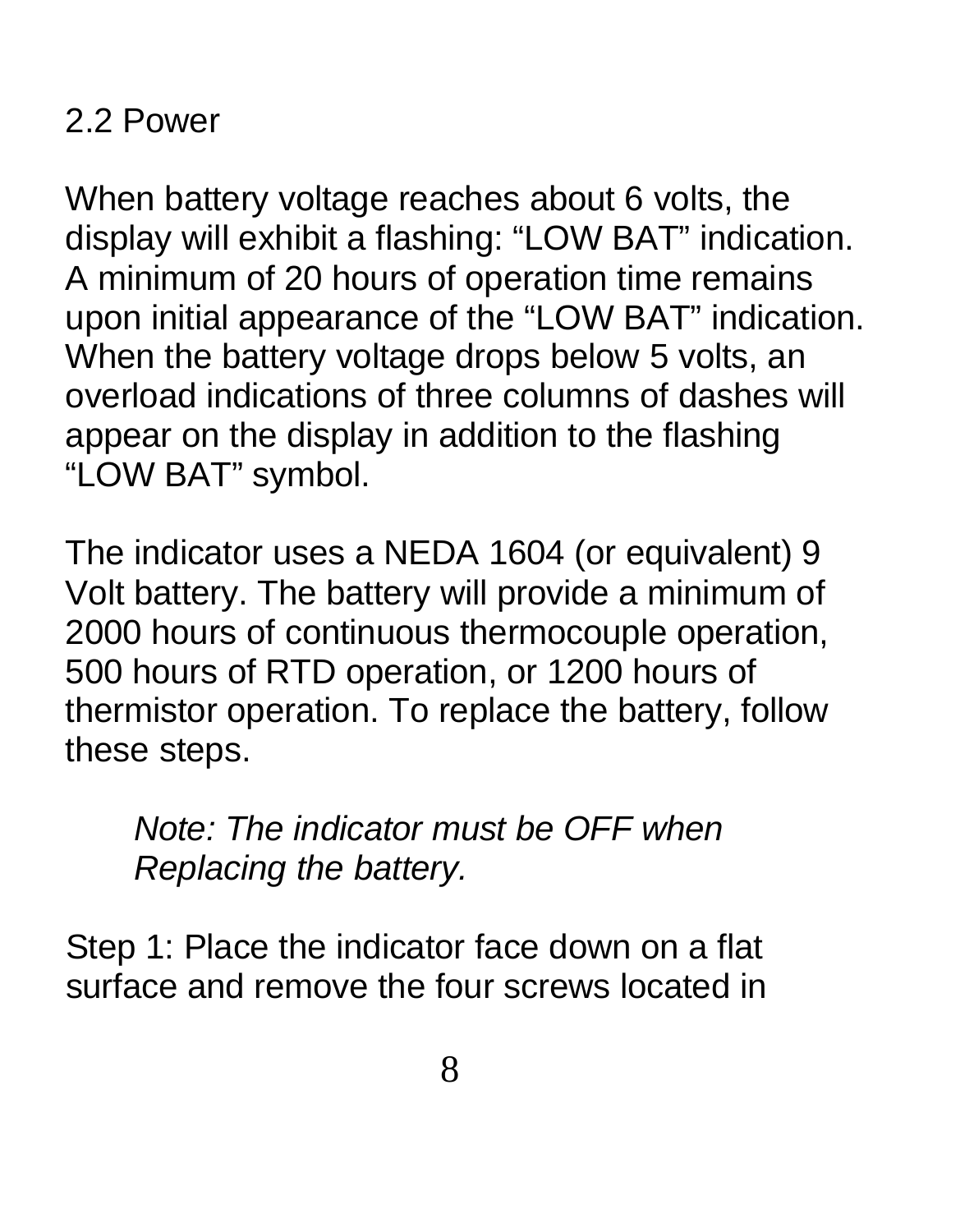the recesses or each corner of the case bottom.

Step 2: Carefully pull the case halves straight apart so as not to damage the internal connectors.

Step 3. Install the new battery. Close the case and reinstall the four screws.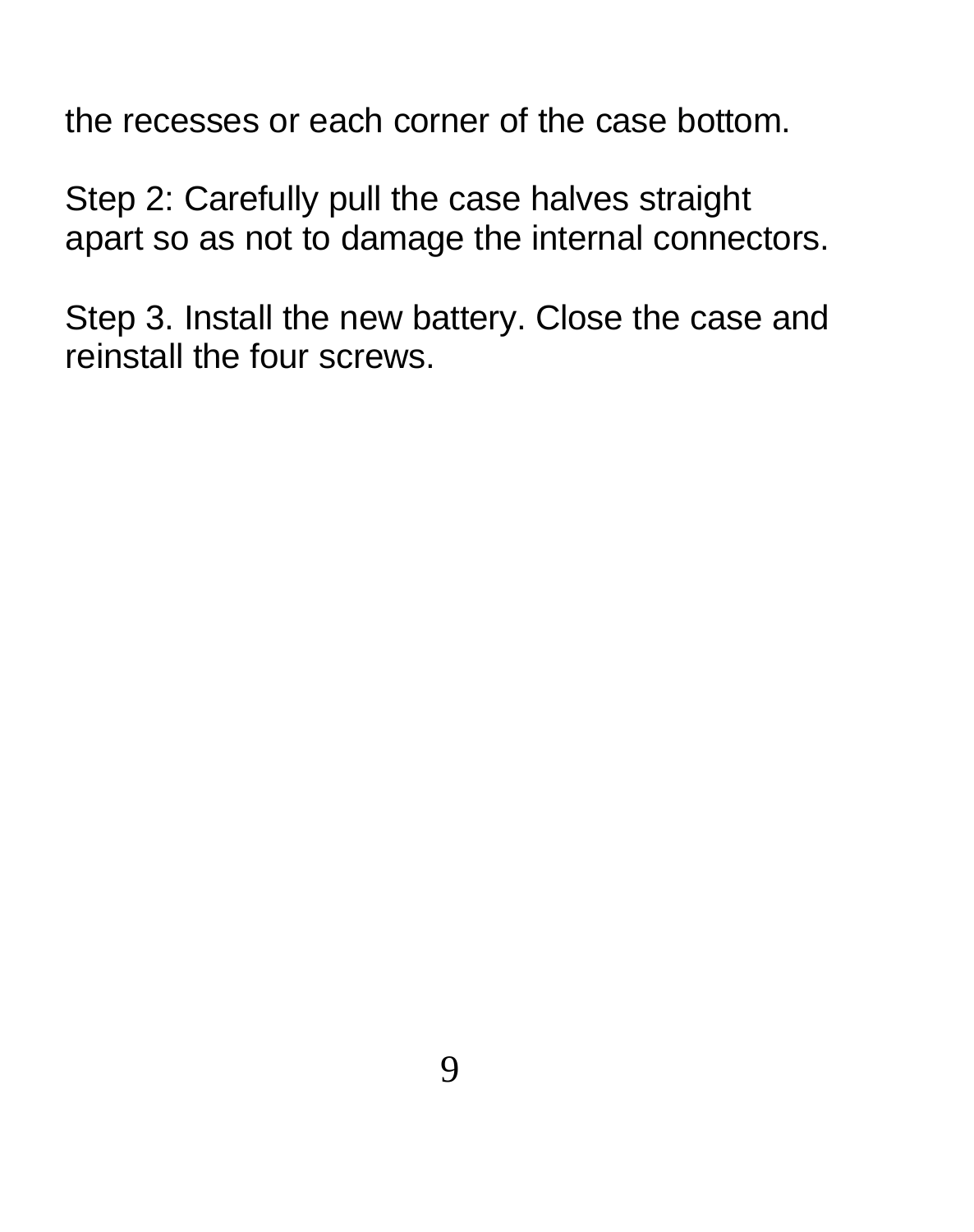## 2.3 Operation

Step 1: Insert temperature sensor plug into the indicator input jack. Failure to insert a probe results in a overload condition of three columns of dashes showing on the display.

Step 2: Turn the indicator ON by pressing the °F or °C key. The display can be switched to read the temperature in degrees Celsius or Fahrenheit without affecting calibration.

Step 3: Select the display range of 1° (wide range, low resolution) or 0.1° (narrow range, high resolution) with the 1°/0.1° key.

> *Note: The thermistor unit has a fixed resolution of 0.1°.*

Step 4: By pressing and holding the HOLD key, The last reading will be displayed as long as the hold key is depressed. After the hold key is released, the indicator will revert to its normal display mode.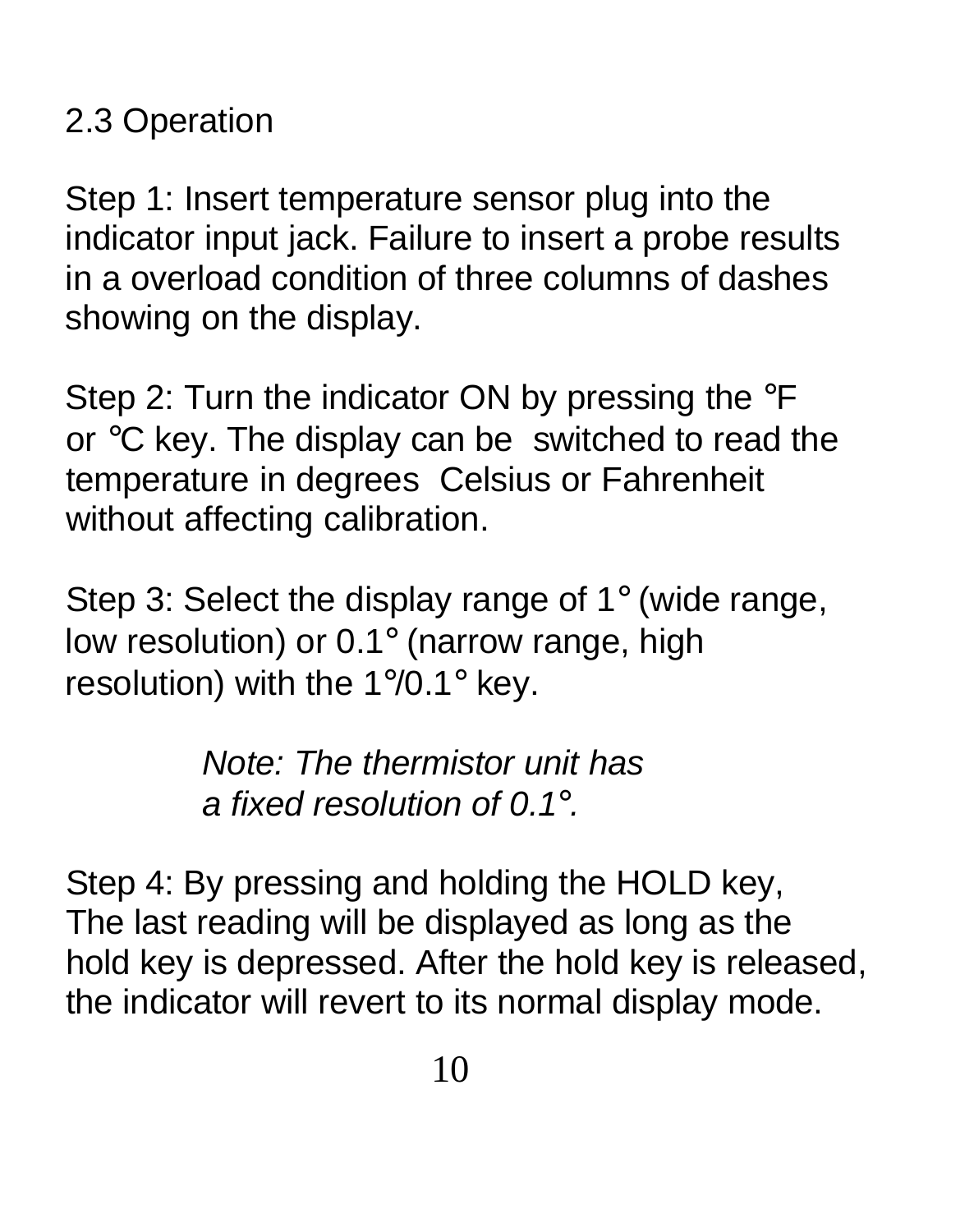Step 5: Observe and or record the temperature value.

Step 6: Turn instrument off by pressing the OFF key.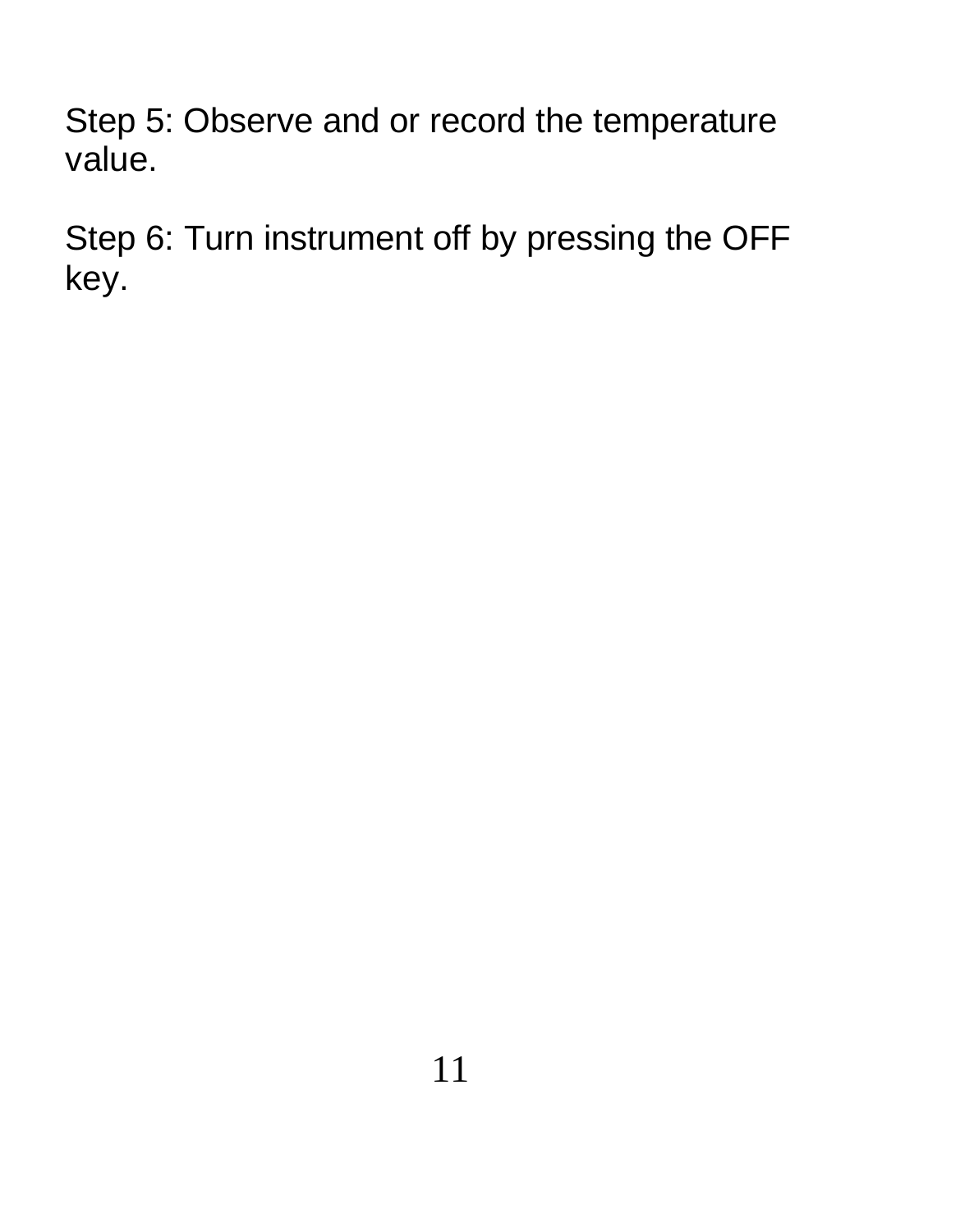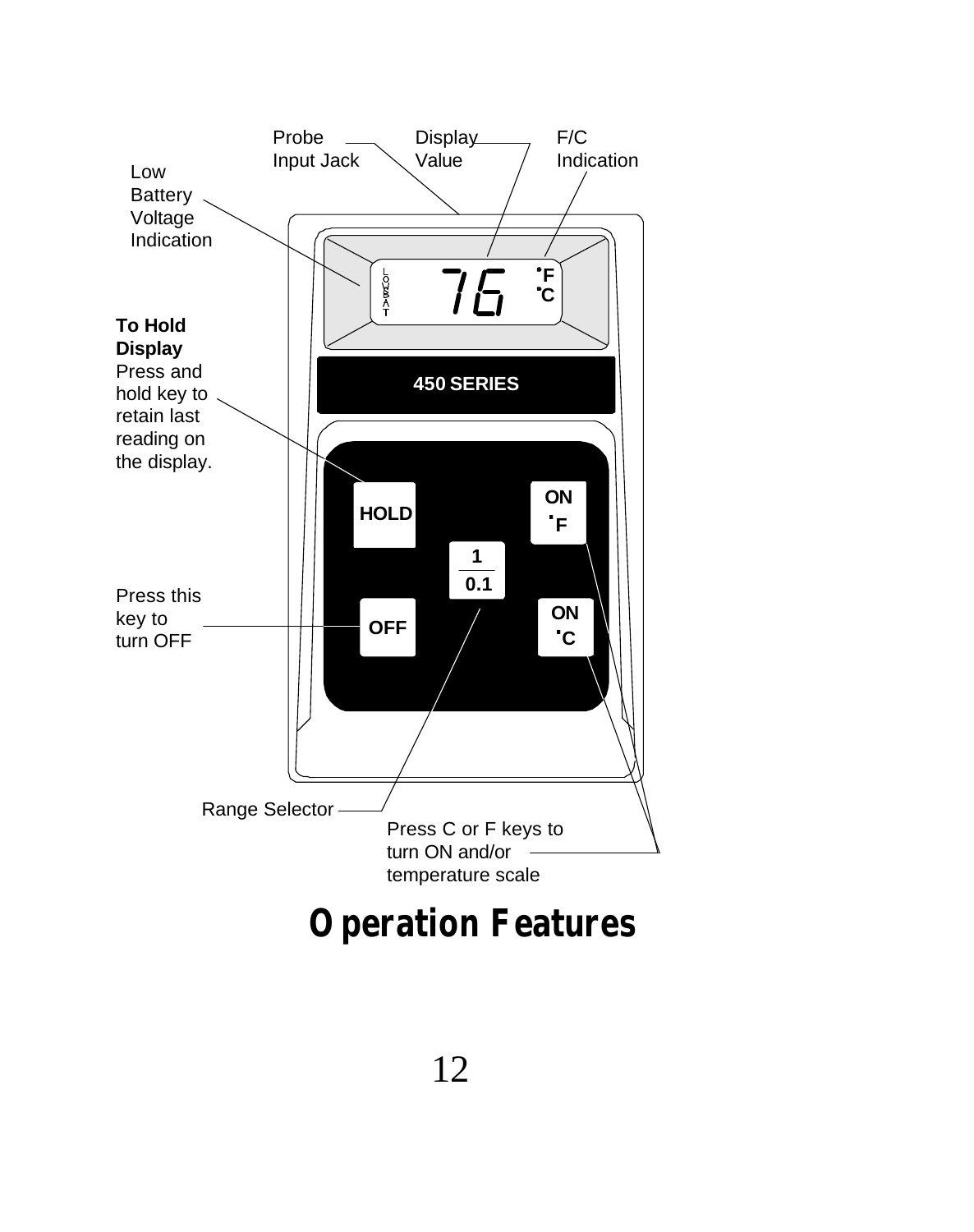### **2.4 Maintenance**

Normal maintenance of the indicator consists of occasional cleaning with a soft, damp cloth, replacement of the battery as required, and calibration as outlined in Section 3.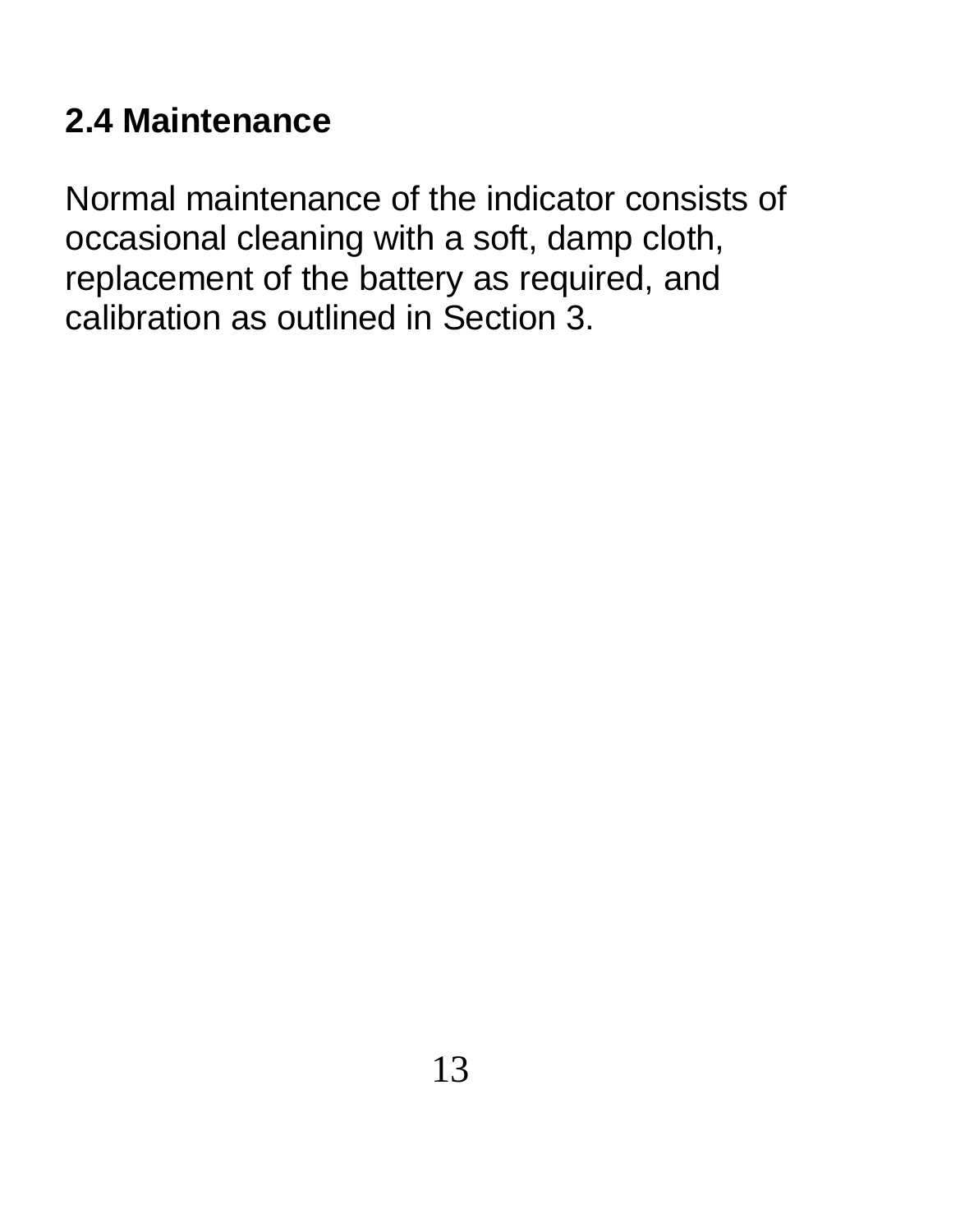## **3.1 Calibration**

*Units with serial numbers beginning with the letter N use the calibration procedure outlined below. Older units do not display version numbers and use the calibration procedures on page 19 .*

The calibration procedure should be performed by a qualified instrumentation service technician. The indicator may be brought to any instrumentation calibration and repair laboratory (metrology lab) for the service (this manual should accompany the instrument). This procedure should be done at least once a year to guarantee continued performance within the specification.

The instrument should be calibrated at an ambient temperature of 22° C with a thermocouple simulator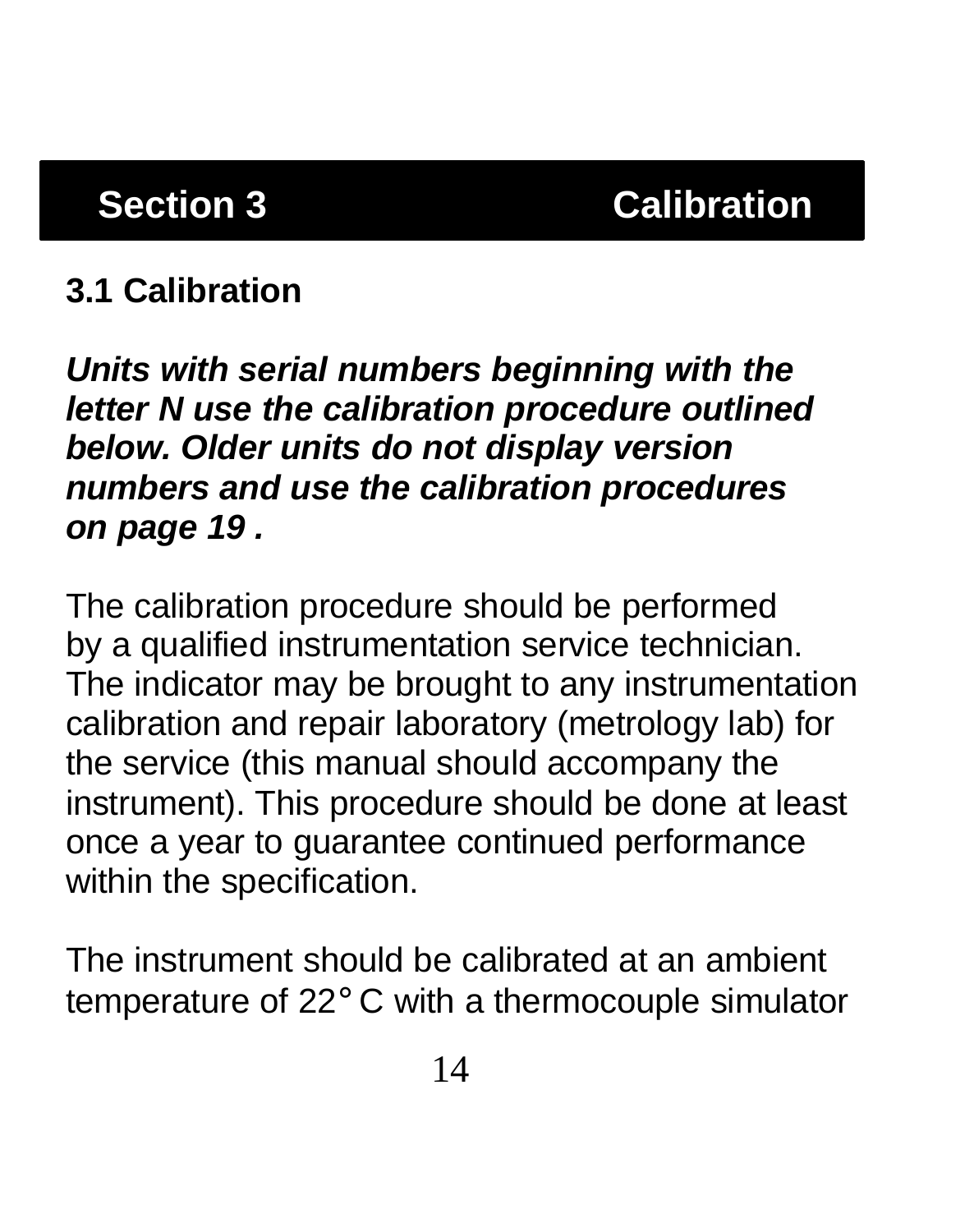with a minimum accuracy of  $\pm 0.1$  degree Fahrenheit or ±0.2 degree Centigrade.

Step 1. Ensure the unit is turned off. Connect the output of the thermocouple simulator to the input of the indicator using the appropriate thermocouple wire. Set the simulator output to 0°C

Step 2. Locate the calibration switch on the back of the case labeled "Zero". Remove the black button. Using a small screw drive or flat end of the trimmer pot, press the cal switch once. The display should read version and then switch to ambient temperature; press the switch one more time. The display should indicate .0.0 °C

Step 3. Press the switch one more time, the display should read max calibration temperature (for K type: 13.2.0, for J type: 9.6.0, for T type: 3.5.0, and for E type: 9.5.0) Now, set the simulator output to display temperature as show in table below.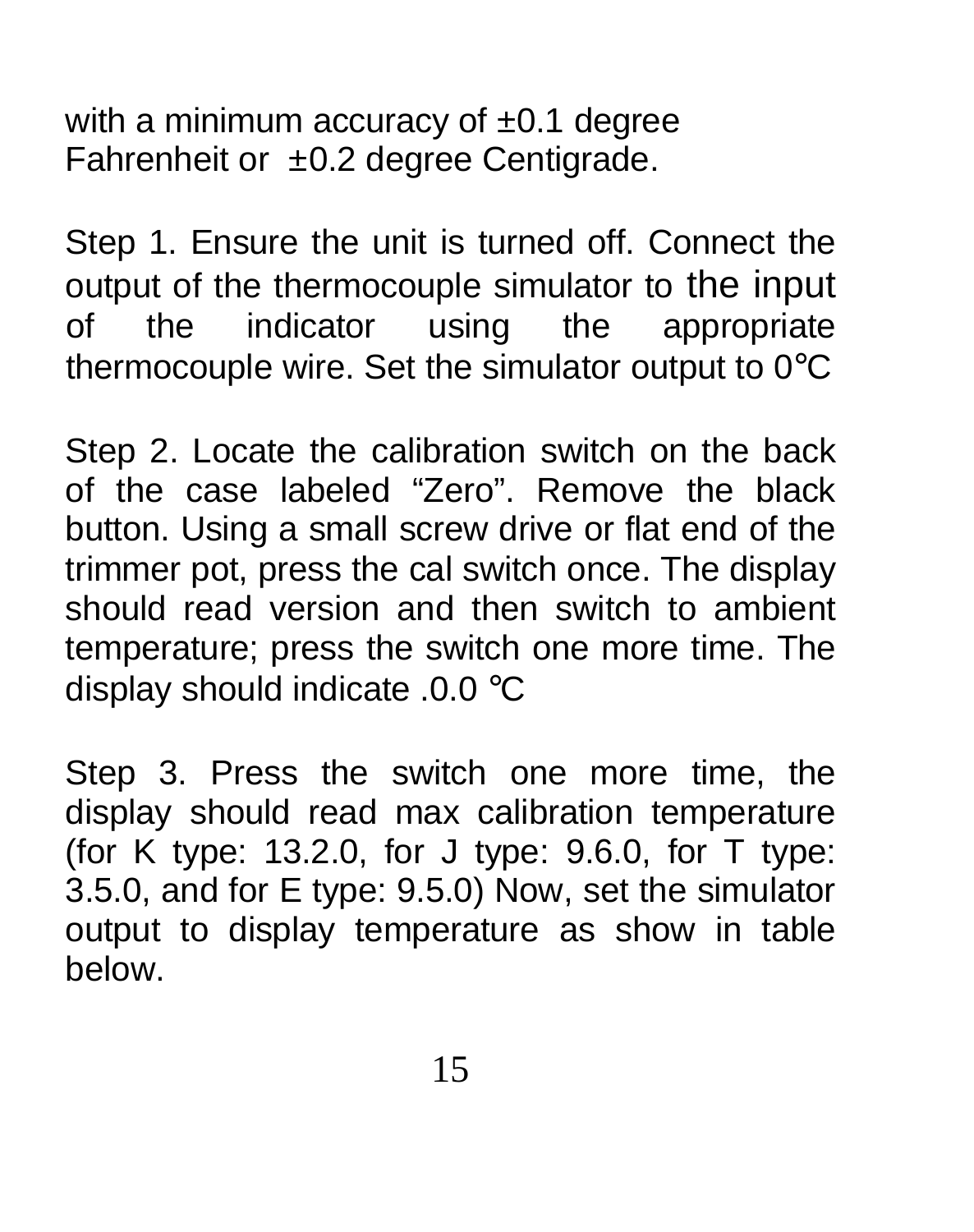### **NOTE: If you want to cancel the calibration mode press OFF button in front of the unit.**

| For T/C type | K set simulator $@$ 1320 °C |
|--------------|-----------------------------|
|              | J set simulator $@$ 960 °C  |
|              | T set simulator $@350 °C$   |
|              | E set simulator $@$ 950 °C  |

Press the switch one more time and wait for a few seconds until display switches to 0.0 set simulator to 0°C. Press switch one more time. Unit should shut-off.

Step 4. Now, turn the unit on from front panel. Make sure the unit in degree C mode. Verify that the unit is within specification throughout its range.

Step 5. If unit does not meet specification as 0°C then repeat calibration procedure,

Instead of setting simulator as  $0^{\circ}$ C, set it at the temperature indicated by the unit in measurement mode as 0°C. For example in measure mode, unit may display .2°C with simulator as 0°C. During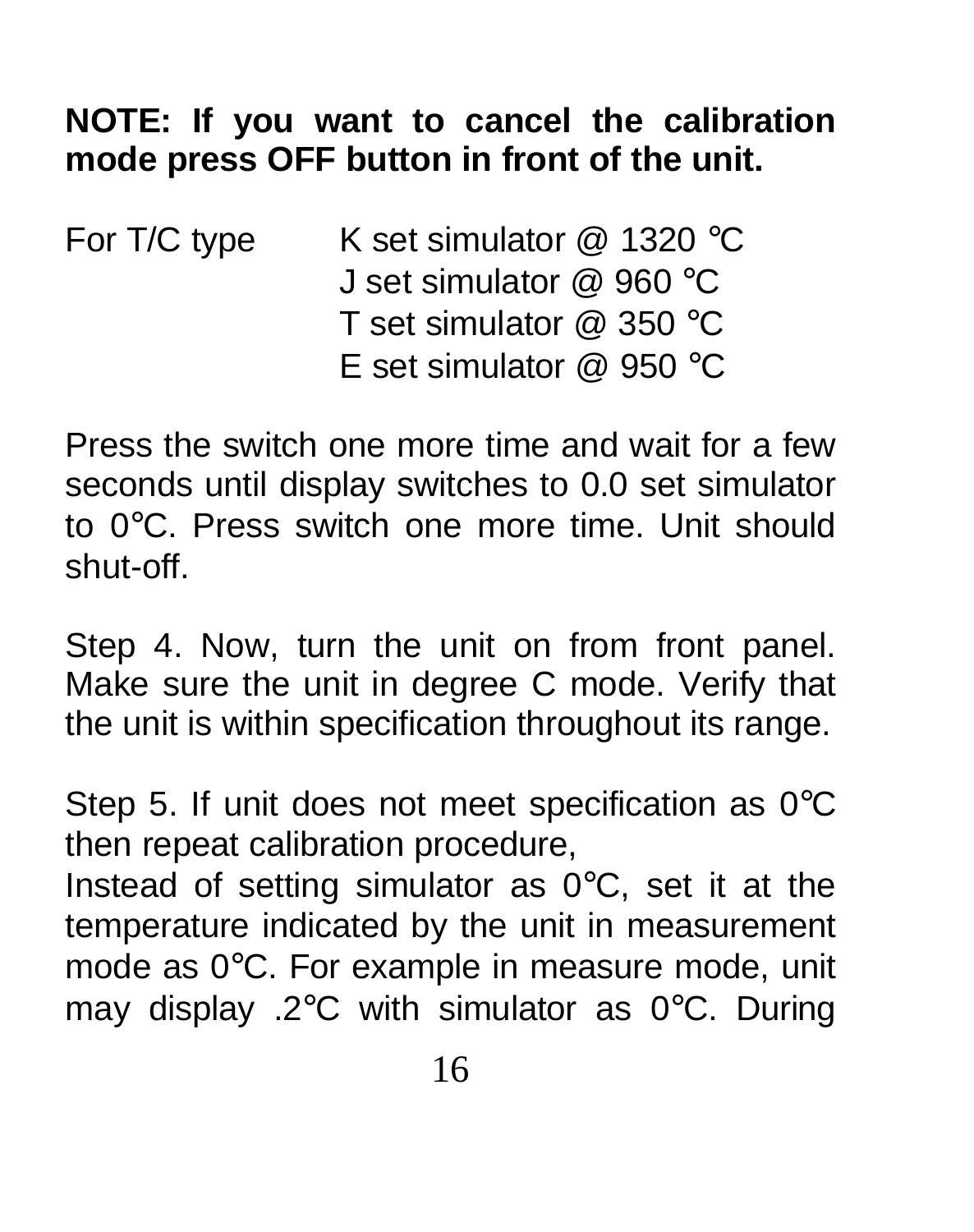calibration procedure, set simulator at .2°C instead of 0 °C. Repeat the calibration procedure again.

Step 6. Verify calibration once finished.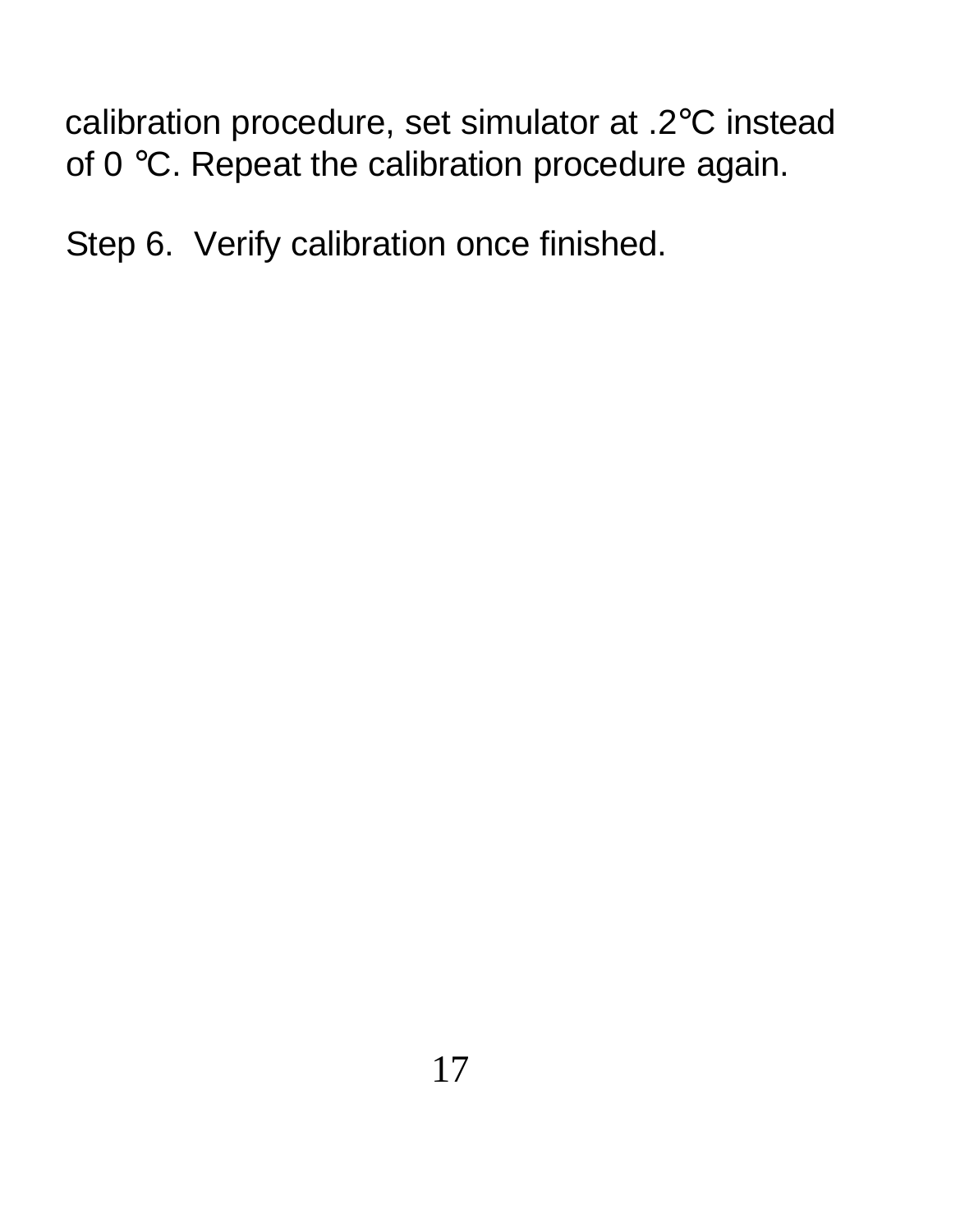

- Ra Full Scale Adj.
- Rb Zero Adj.
- Rc +Full Scale Adj.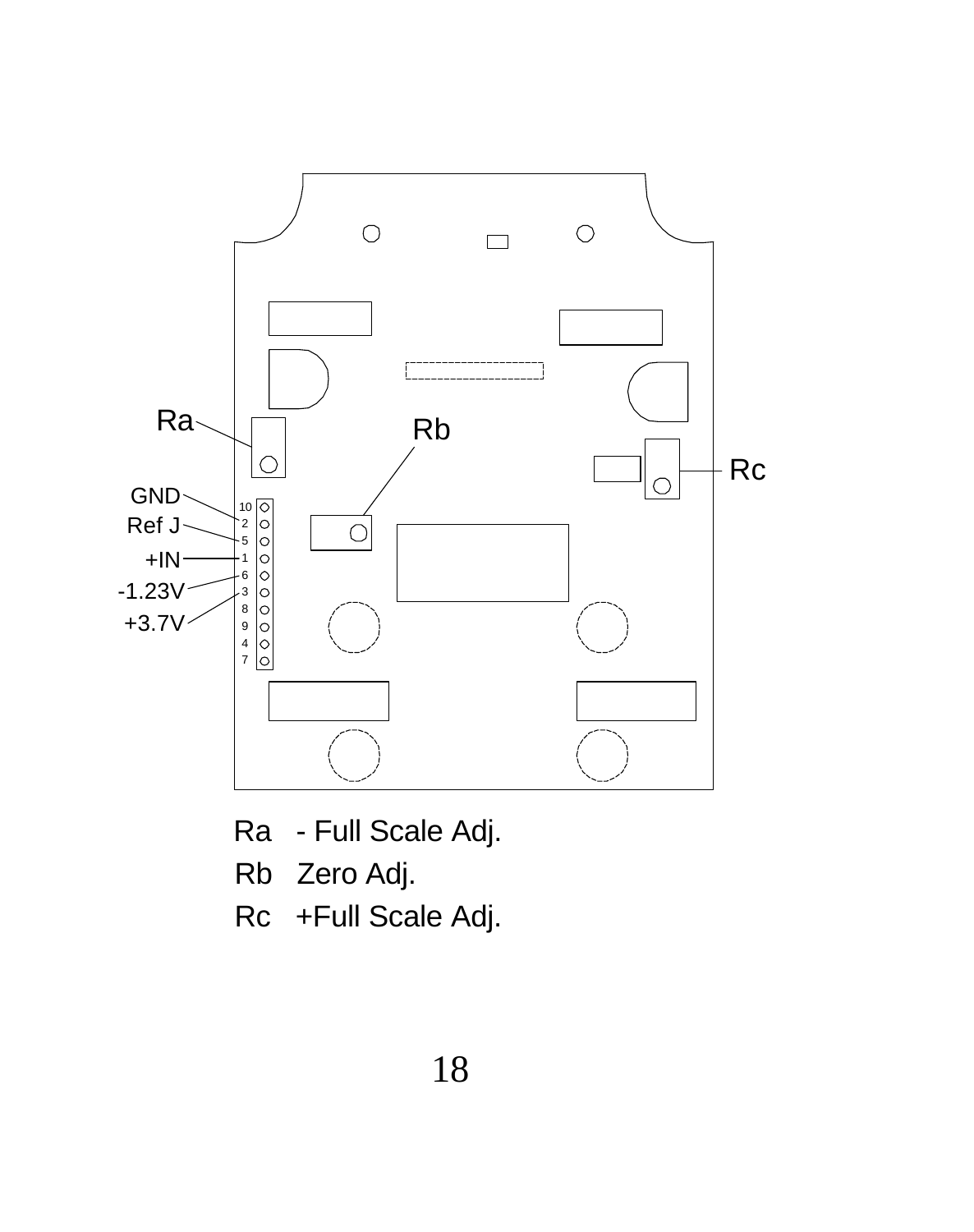# **Calibration- Thermocouple Type K, J and T and E**

Equipment List

- $\bullet$  4  $\frac{1}{2}$  digit voltmeter
- Voltage Calibrator: Resolution, 1uV; accuracy ±0.01% (±2uV)
- Ice Bath,  $0.00 \degree C \pm 0.05 \degree C$
- Jumper lead terminated in mini-clips

For optimum results, the calibration should be performed with an ambient temperature from 20° 24°C (68° to 75°F). Refer to the figure on the previous page for the locations of all testpoints and adjustments.

- a. Turn the indicator ON by pressing the °C key.
- b. For types K, J, E and T units only, switch the indicator to the 0.1° range.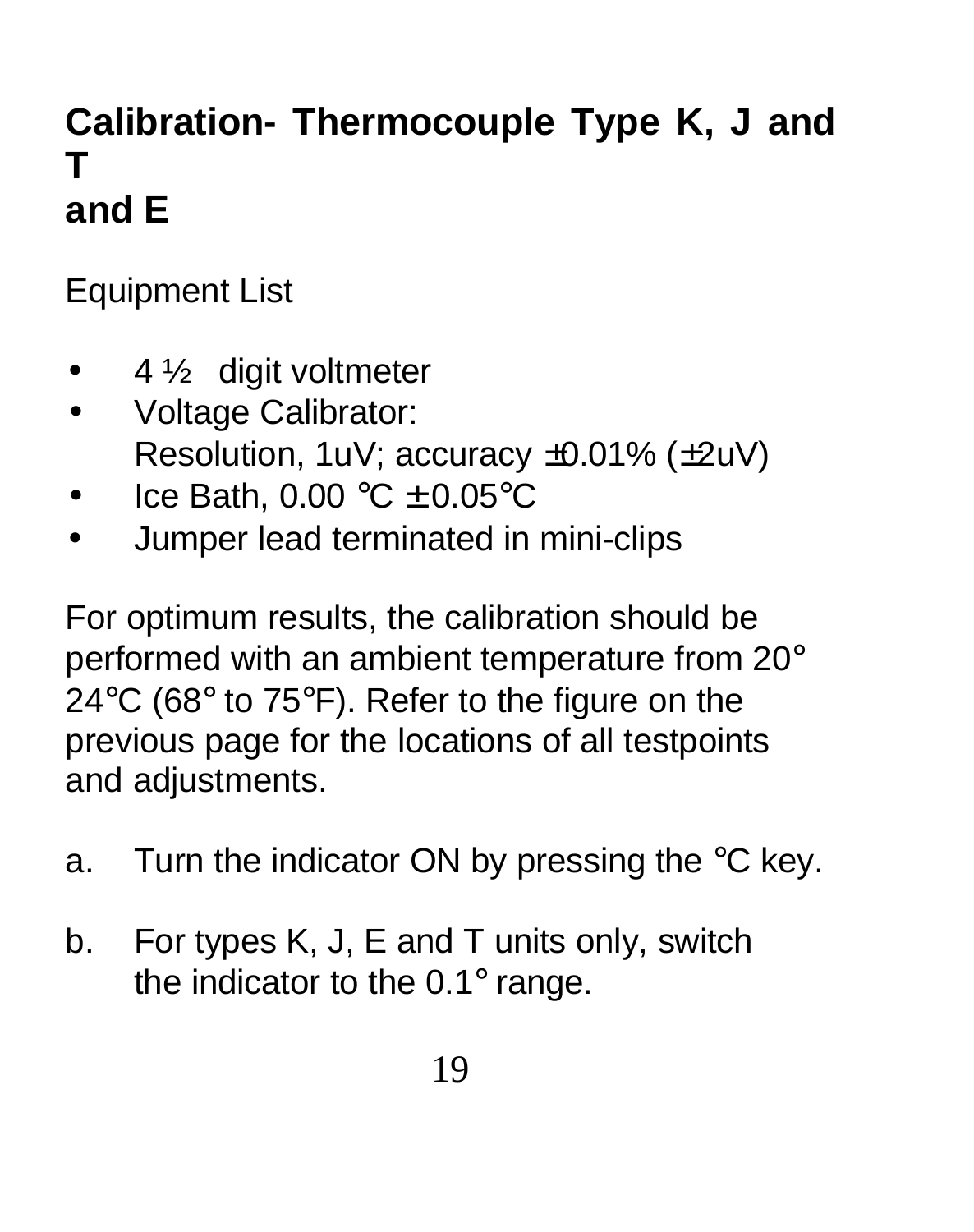- c. Remove the bottom case of the indicator.
- d. Adjust the voltage calibrator for an output of 0.000mV and connect the minus lead from the calibrator to "GND" and the positive lead from the calibrator to ";+IN", on the indicator printed circuit board.
- e. Disable the reference junction by jumpering together the "REF J" and "GND" testpoints, using a jumper lead terminated in mini-clips.
- f. Adjust Rb for an indicator display of  $0.0^{\circ}$ C.
- g. Connect the DVM LO lead to "GND", on the indicator printed circuit board.
- h. Using HI lead of DVM, measure voltage at the "-1.23V" testpoint: disregarding polarity indication, record the voltage.
- i. Move the DVM HI lead to the "3.7V" testpoint and record the voltage (disregard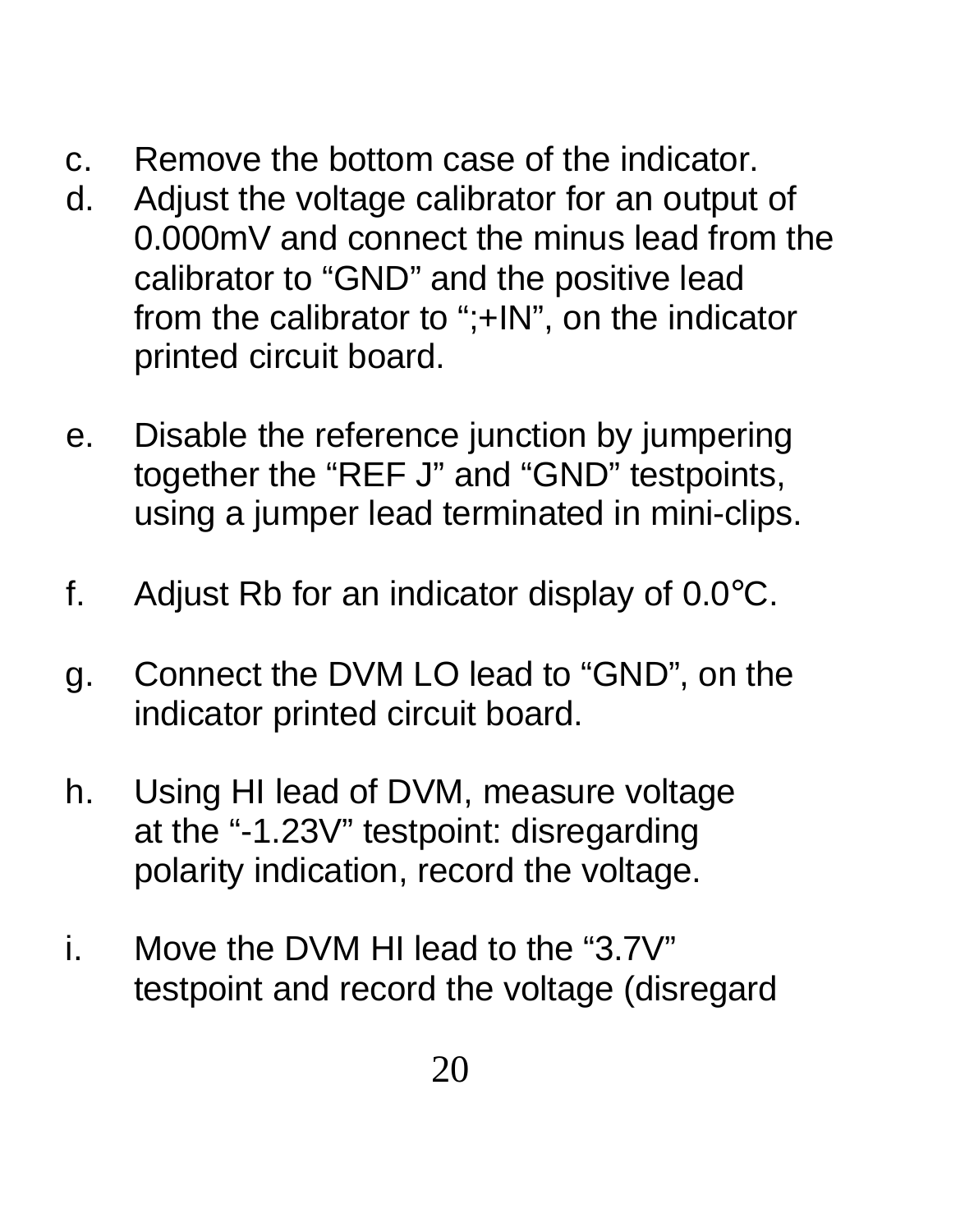polrity).

- j. The voltage measured at the "3.7V" testpoint should be 3.007 times larger than the voltage measured at the "-1.23V" testpoint. Adjust Rc (which varies the +3.7V line to attain the proper ratio.
- k. Switch the indicator to the 1° range.
- l. Adjust the voltage calibrator for an output of

+53.782mV for type K; +57.942mV for type J; +75.983mV for type E; +18.824mV for type T;

- m. Adjust Ra for an indicator display of +995°C for type E, or 1000°C for type J, or +1340°C for type K, or +367°C for type T.
- n. Reassemble the indicator.
- o. Perform the zero calibration.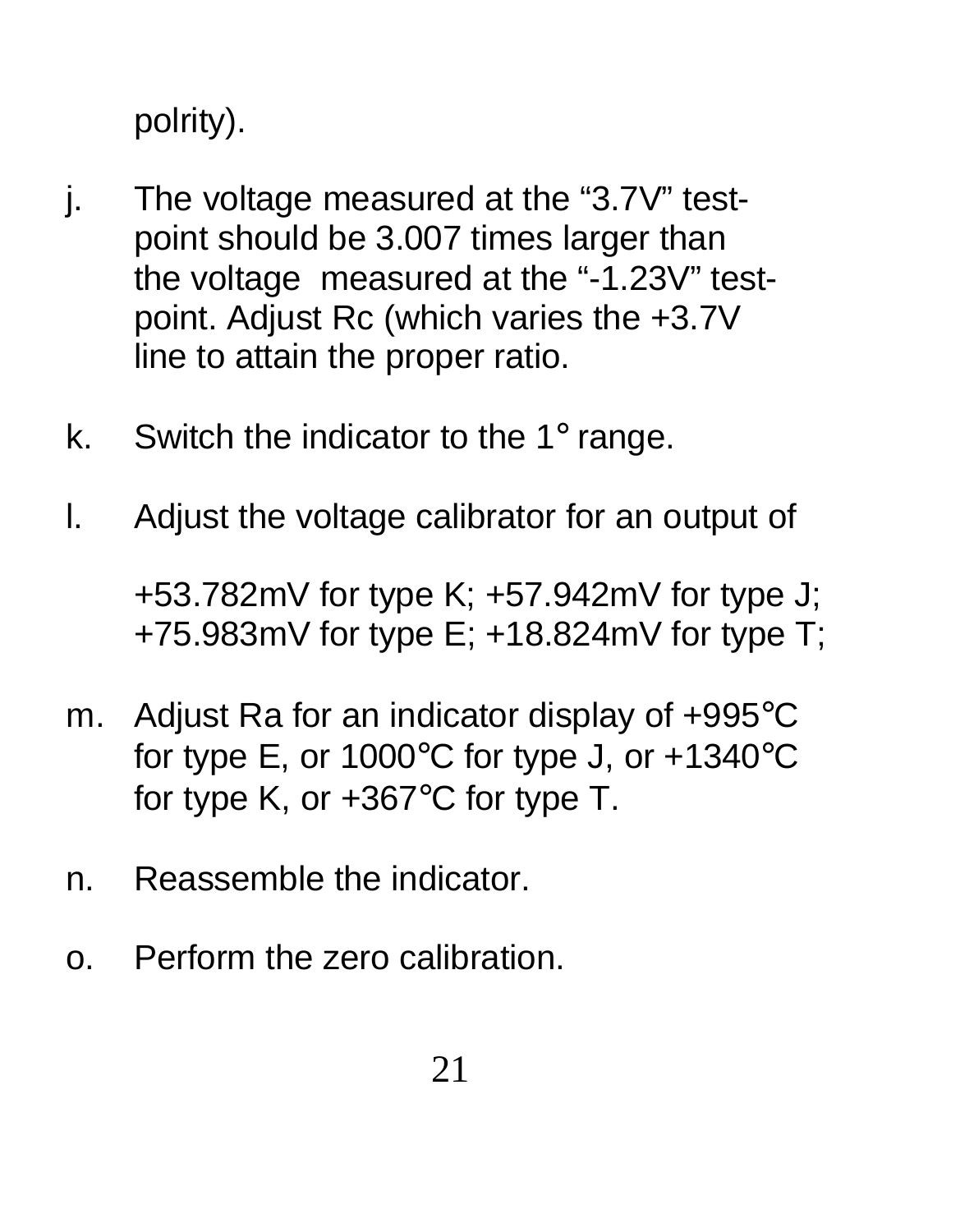# **Calibration- Thermistor Type**

Equipment List

- 4  $\frac{1}{2}$  digit voltmeter
- Precision decade box: Resolution, 0.01 ohm ; accuracy ±0.02%
- Ice Bath,  $0.00 \degree C \pm 0.05 \degree C$
- Electro Scientific Industries DB-62 or equivalent
- a. Turn the indicator ON by pressing the °C key.
- b. Remove the bottom case of the indicator.
- c. Connect a precision resistance box to the terminals on the phone input jack; set the resistance box to 7,280 ohms.
- d. Connect the DVM LO lead to "GND", on the indicator printed circuit board.
- e. Using HI lead of DVM, measure voltage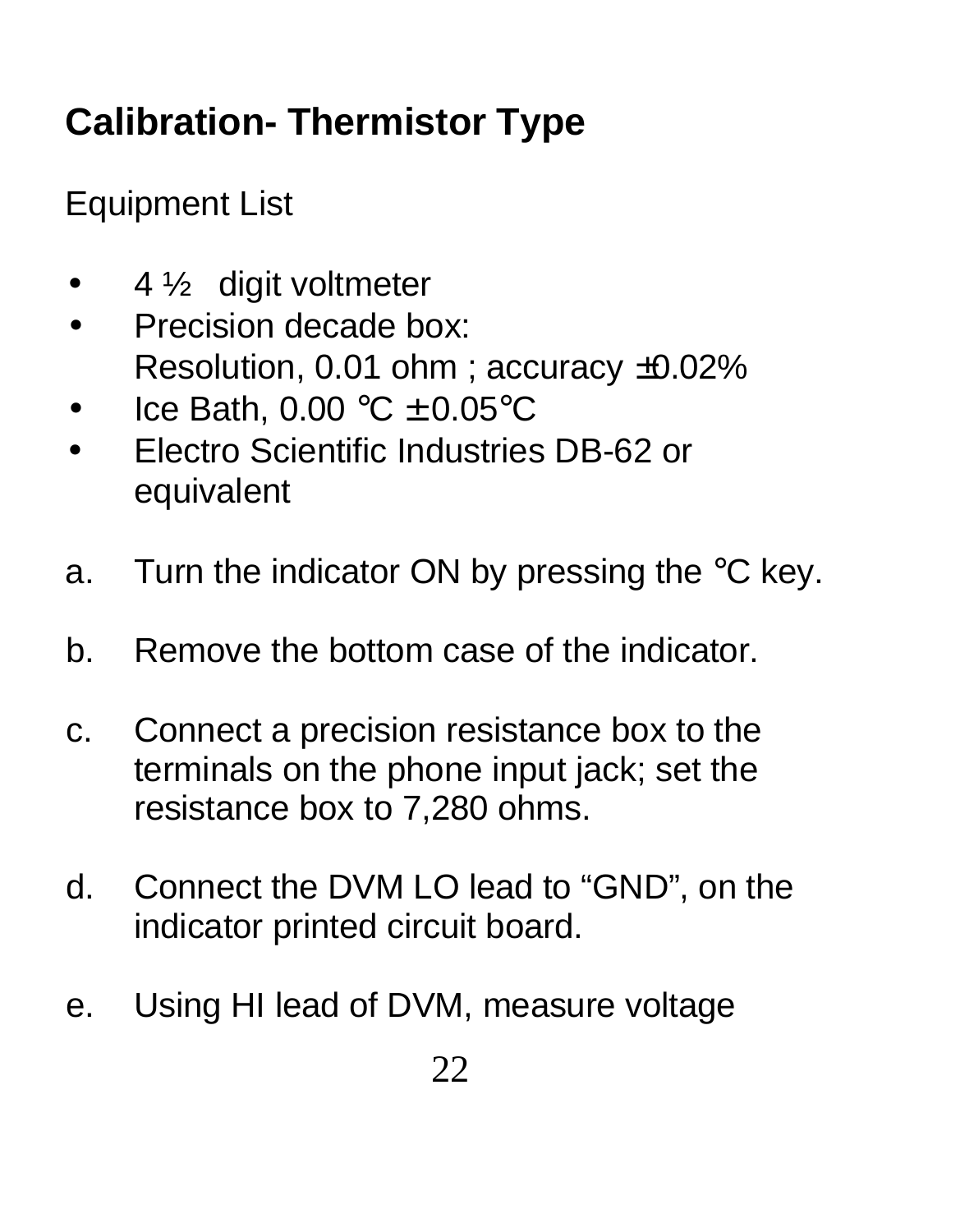at the "-1.23V" testpoint: disregarding polarity indication, record the voltage.

- f. Move the DVM HI lead to the "3.7V" testpoint and record the voltage (disregard polarity).
- g. The voltage measured at the "3.7V" testpoint should be 3.007 times larger than the voltage measured at the "-1.23V" testpoint. Adjust Rc (which varies the +3.7V line to attain the proper ratio.
- h. Adjust Rb for an indicator display of 0.2°C.
- i. Set the resistance box to 148.4 ohms.
- j. Adjust Ra for an indicator display of +101.0°C.
- k. Reassemble the indicator.
- l. Perform the zero calibration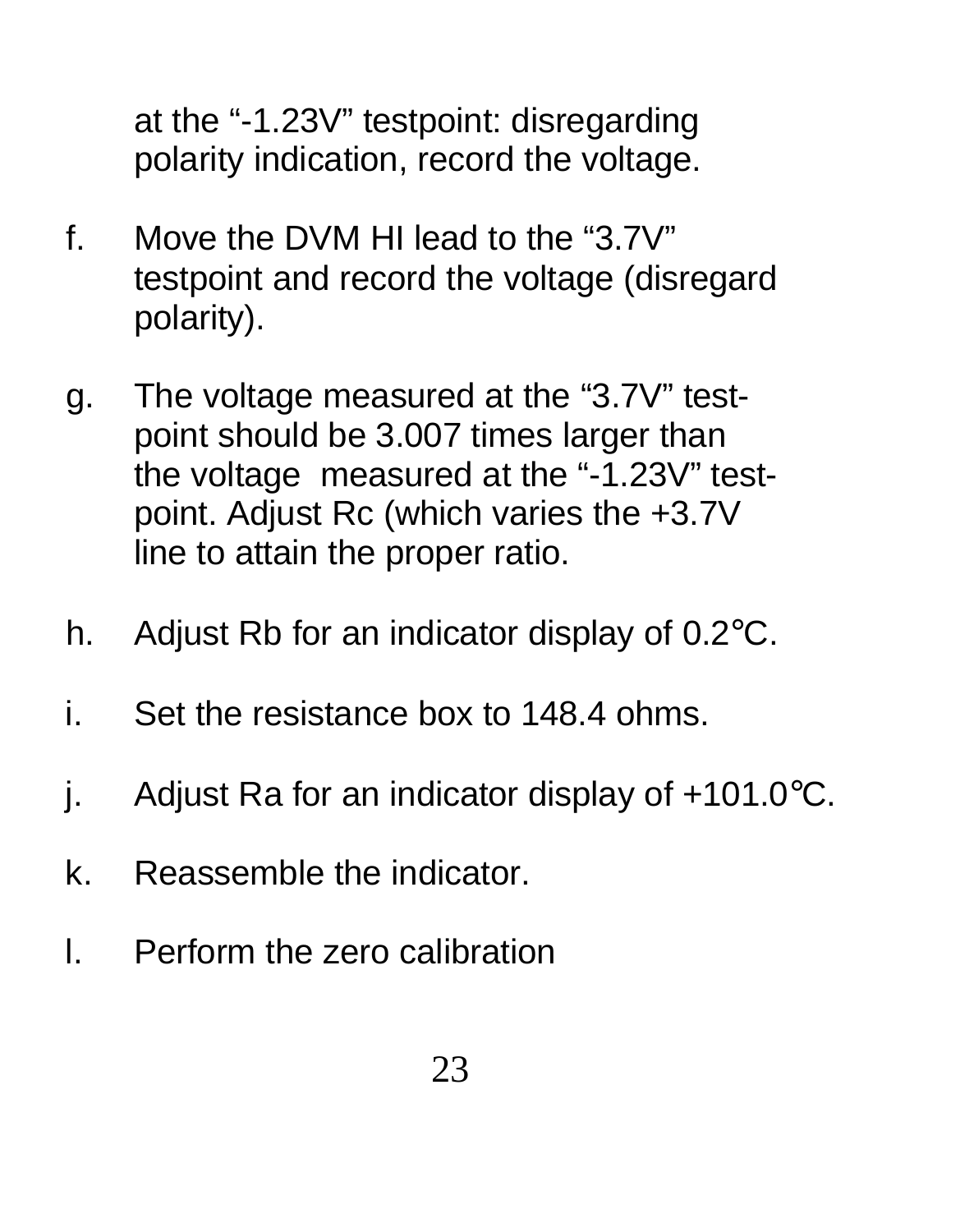# **Calibration- Platinum RTD**

Equipment List

- $\bullet$  4  $\frac{1}{2}$  digit voltmeter
- Precision decade box:
- Resolution, 0.01 ohm; accuracy ±0.02%
- Ice Bath,  $0.00 \degree C \pm 0.05 \degree C$
- Electro Scientific Industries DB-62 or equivalent
- a. Turn the indicator ON by pressing the °C key.
- b. Remove the bottom case of the indicator.
- c. Connect a precision resistance box to the terminals on the RTD input jack and set the resistance box to 100.04 ohms.
- d. Using HI lead of DVM, measure voltage at the "-1.23V" testpoint: disregarding polarity indication, record the voltage.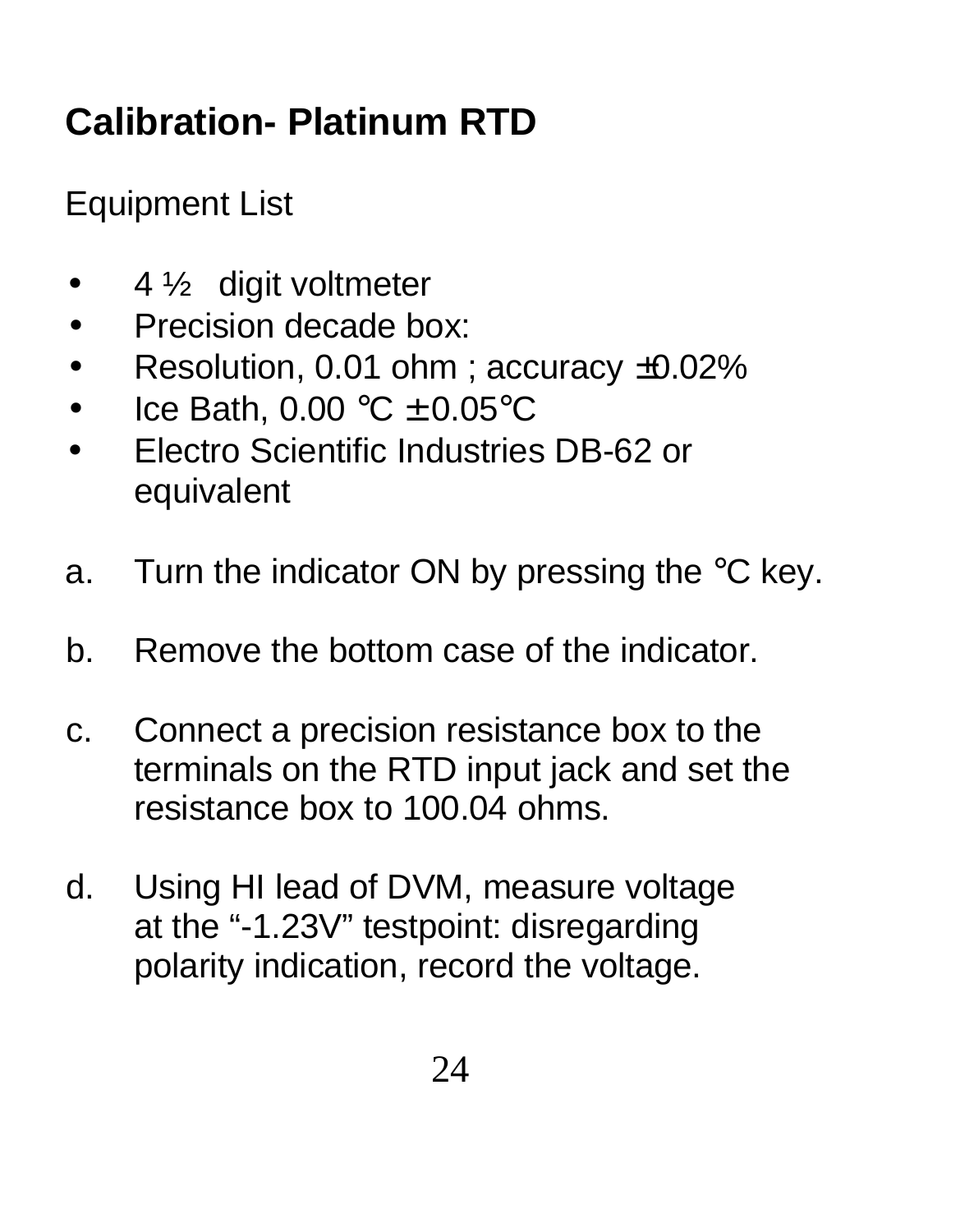- e. Move the DVM HI lead to the "3.7V" testpoint and record the voltage (disregard polrity).
- f. The voltage measured at the "3.7V" testpoint should be 3.007 times larger than the voltage measured at the "-1.23V" testpoint. Adjust Rc (which varies the +3.7V line to attain the proper ratio.
- g. Adjust Rb for an indicator display of 32.2°F.
- h. Adjust Ra for an indicator display of +196.0°C.
- i. Reassemble the indicator.

Perform the zero calibration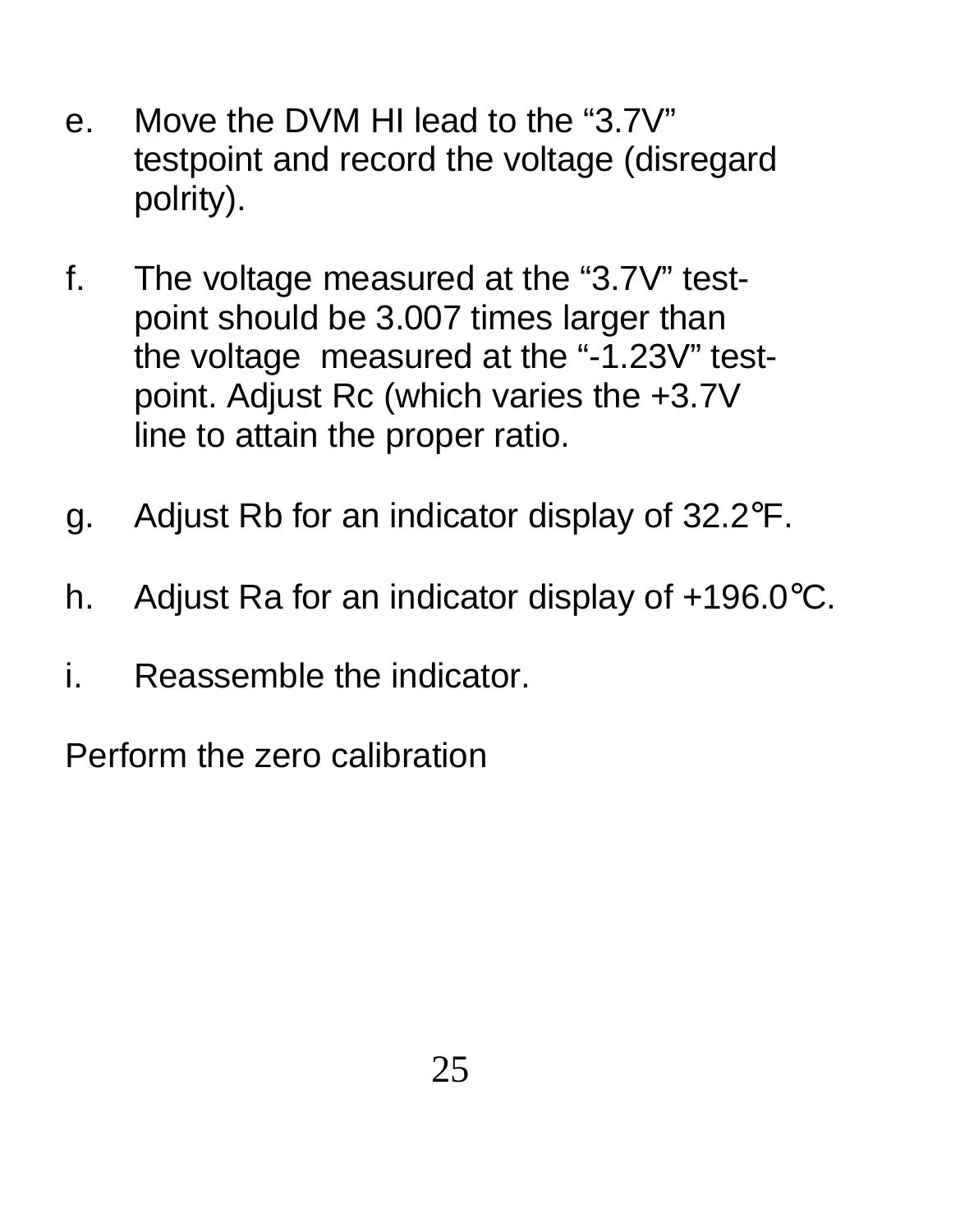# **Zero Calibration**

- a. Turn the indicator on by pressing the °C key.
- b. Set the indicator to the  $0.1^\circ$  range.
- c. Connect the ice bath probe to the indicator Input jack.
- d. Place the probe in a stable ice bath (0.00C  $\pm 0.05^{\circ}$ C and adjust the ZERO pot (Rb) located beneath the plug on the rear case for an indicator display of 0.0°C.
- e. Replace the rubber plug.

*Calibration is complete.*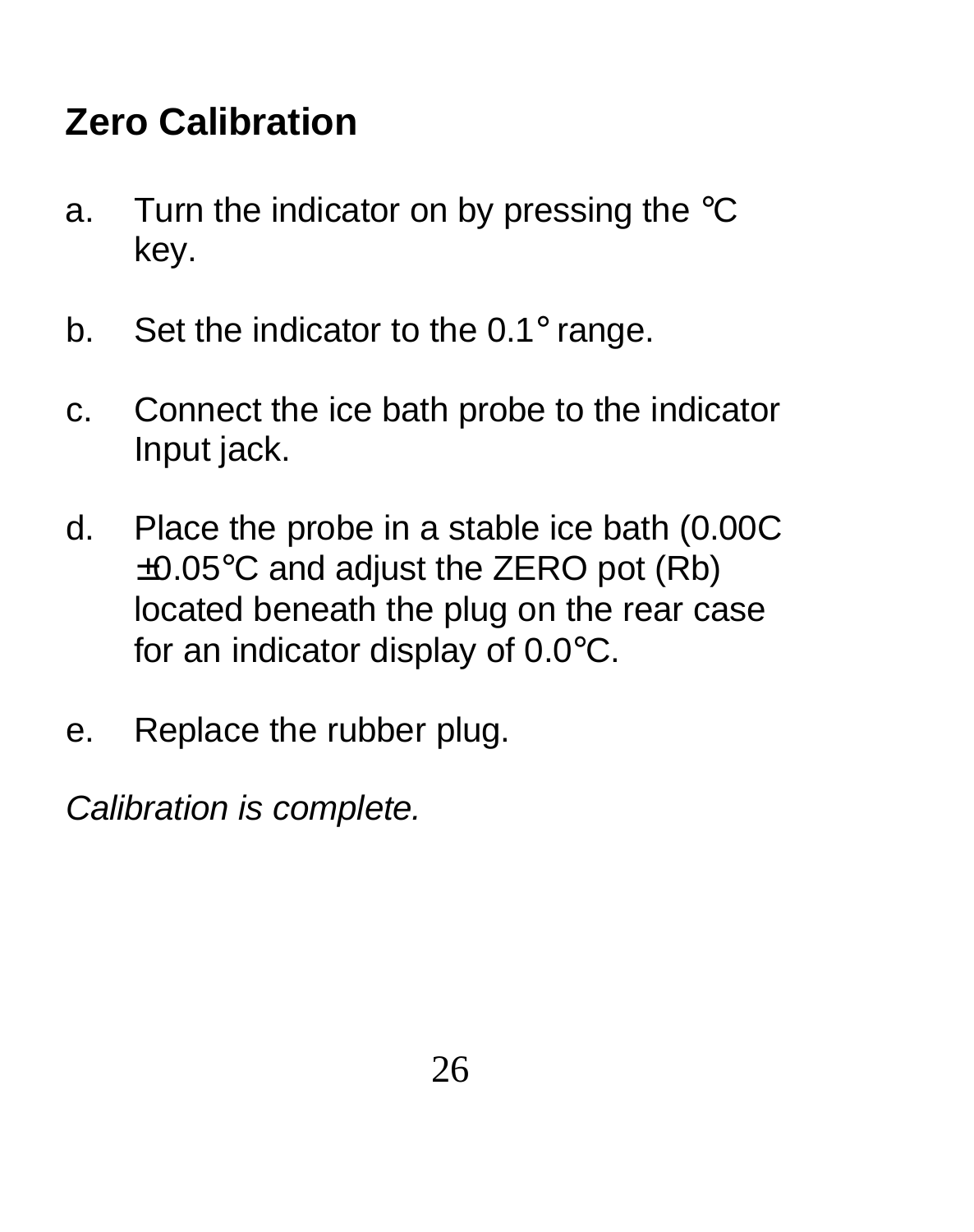

#### **WARRANTY/DISCLAIMER**

OMEGA ENGINEERING, INC. warrants this unit to be free of defects in materials and workmanship for a period of **13 months** from date of purchase. OMEGA's Warranty adds an additional one (1) month grace period to the normal **one (1) year product warranty** to cover handling and shipping time. This ensures that OMEGA's customers receive maximum coverage on each product.

If the unit malfunctions, it must be returned to the factory for evaluation. OMEGA's Customer Service Department will issue an Authorized Return (AR) number immediately upon phone or written request. Upon examination by OMEGA, if the unit is found to be defective, it will be repaired or replaced at no charge. OMEGA's WARRANTY does not apply to defects resulting from any action of the purchaser, including but not limited to mishandling, improper interfacing, operation outside of design limits, improper repair, or unauthorized modification. This WARRANTY is VOID if the unit shows evidence of having been tampered with or shows evidence of having been damaged as a result of excessive corrosion; or current, heat, moisture or vibration; improper specification; misapplication; misuse or other operating conditions outside of OMEGA's control. Components which wear are not warranted, including but not limited to contact points, fuses, and triacs.

**OMEGA is pleased to offer suggestions on the use of its various products. However, OMEGA neither assumes responsibility for any omissions or errors nor assumes liability for any damages that result from the use of its products in accordance with information provided by OMEGA, either verbal or written. OMEGA warrants only that the parts manufactured by it will be as specified and free of defects. OMEGA MAKES NO OTHER WARRANTIES OR REPRESENTATIONS OF ANY KIND WHATSOEVER, EXPRESS OR IMPLIED, EXCEPT THAT OF TITLE, AND ALL IMPLIED WARRANTIES INCLUDING ANY WARRANTY OF MERCHANTABILITY AND FITNESS FOR A PARTICULAR PURPOSE ARE HEREBY DISCLAIMED. LIMITATION OF LIABILITY: The remedies of purchaser set forth herein are exclusive, and the total liability of OMEGA with respect to this order, whether based on contract, warranty, negligence, indemnification, strict liability or otherwise, shall not exceed the purchase price of the component upon which liability is based. In no event shall OMEGA be liable for consequential, incidental or special damages.**

CONDITIONS: Equipment sold by OMEGA is not intended to be used, nor shall it be used: (1) as a "Basic Component" under 10 CFR 21 (NRC), used in or with any nuclear installation or activity; or (2) in medical applications or used on humans. Should any Product(s) be used in or with any nuclear installation or activity, medical application, used on humans, or misused in any way, OMEGA assumes no responsibility as set forth in our basic WARRANTY/ DISCLAIMER language, and, additionally, purchaser will indemnify OMEGA and hold OMEGA harmless from any liability or damage whatsoever arising out of the use of the Product(s) in such a manner.